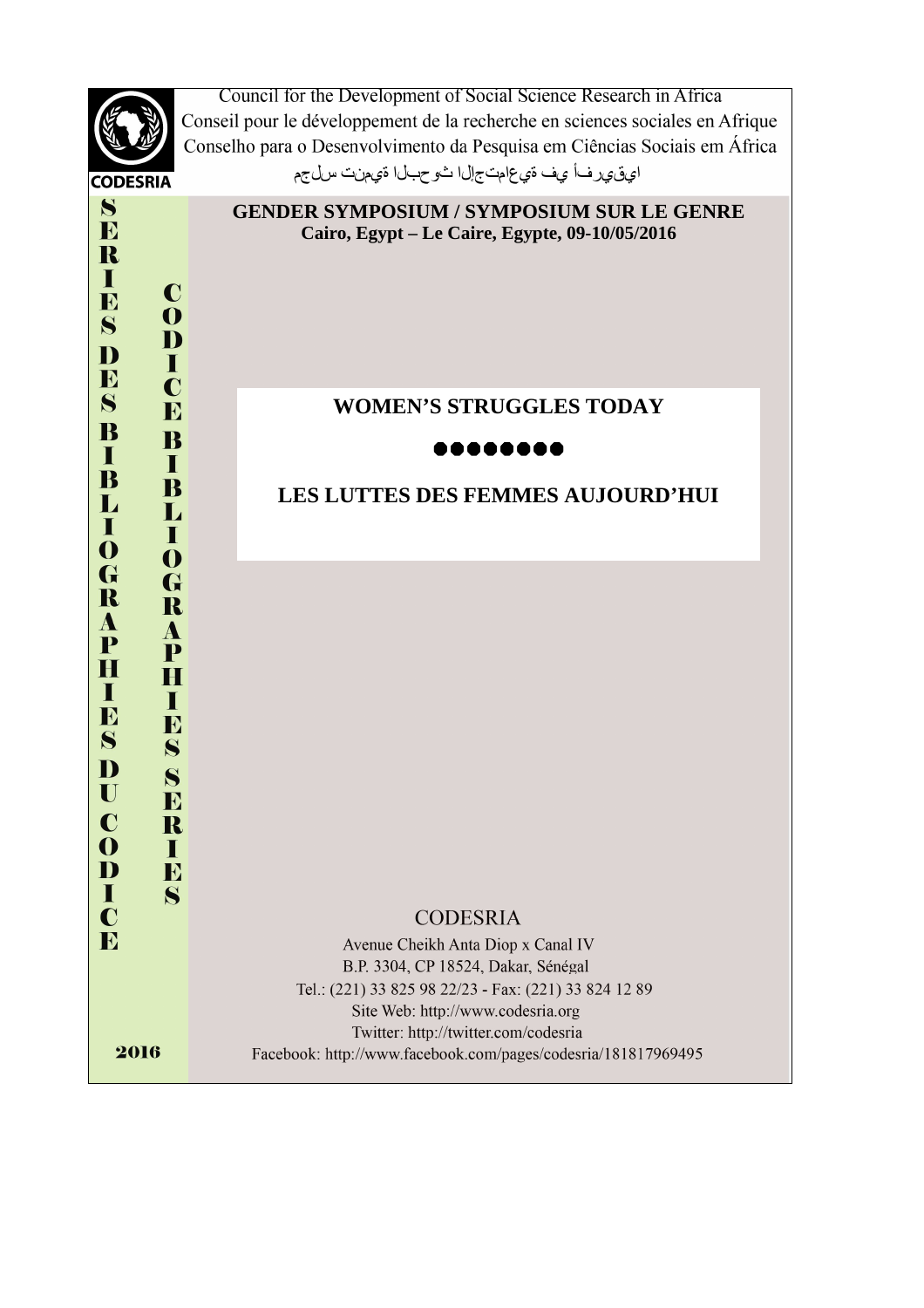## **Table of Contents / Table des matières**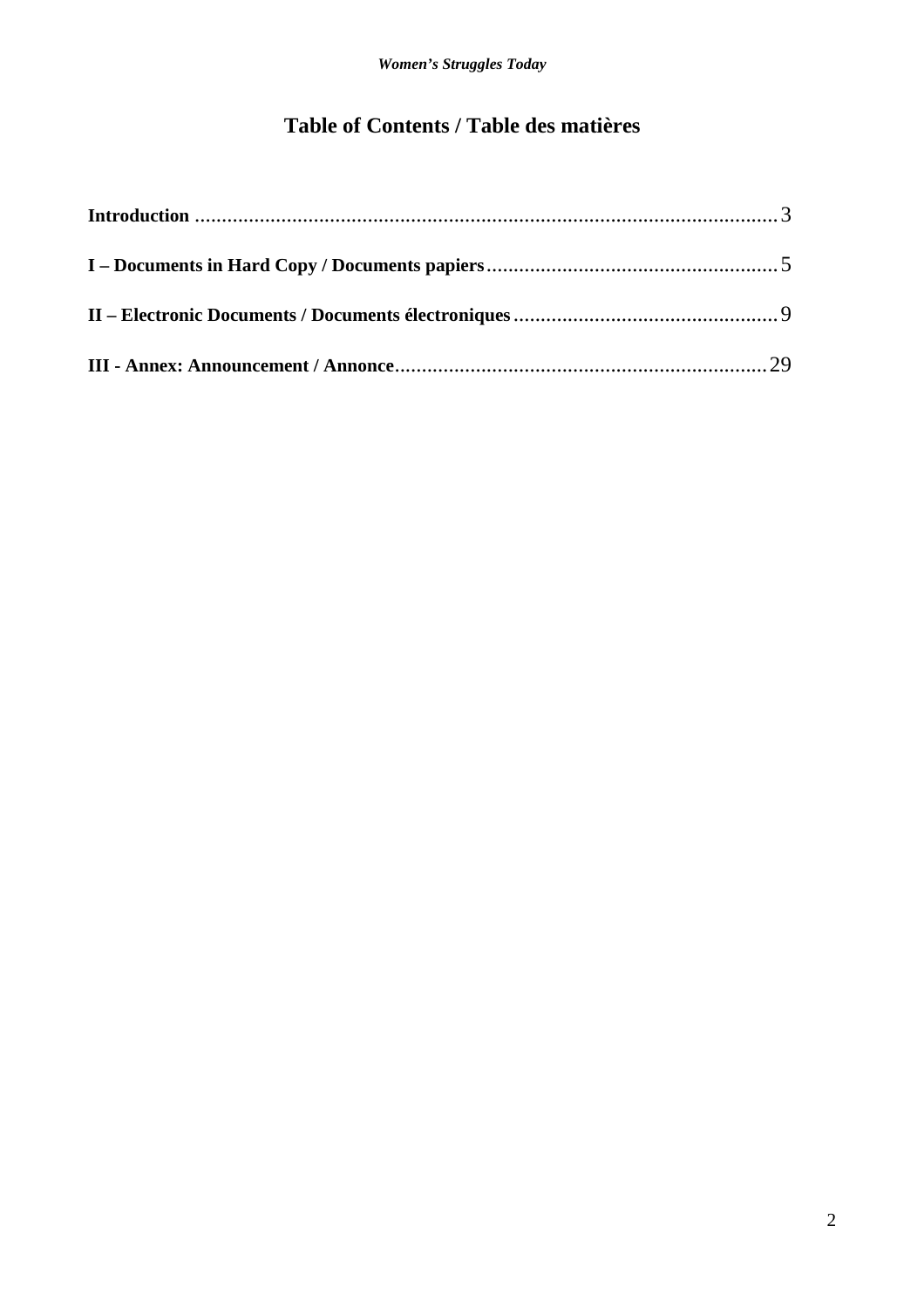## **Introduction**

The Council for the Development of Social Science Research in Africa (CODESRIA) organizes a Gender symposium from 9 to 10 May in Cairo, Egypt. This year, the topic of the forum will be **"Women's Struggles Today"**.

In this framework, the CODESRIA Documentation Information and Communication Centre (CODICE) has compiled this bibliography. Various sources of bibliographic data have been used among which the CODESRIA data bases.

The bibliography is in two sections; the first section lists the documents in hard copy and the second, the documents in electronic format. Classified alphabetically by author, the selected references are either in French or in English.

The Call for application for the Gender Symposium is in the annex of this bibliography.

We hope that this bibliography will be useful. and suggestions for its improvement are welcome.

Have a fruitful Symposium.

Le Conseil pour le développement de la recherche en sciences sociales en Afrique (CODESRIA) organise un symposium sur le genre du 09 au 10 mai 2016 au Caire (Egypte). Le forum portera cette année sur le thème **« Les luttes des femmes aujourd'hui »**.

Dans cette perspective le centre de documentation, d'information et de communication du CODESRIA (CODICE) a élaboré cette bibliographie. Á cet effet, différentes sources d'information bibliographique ont été utilisées parmi lesquelles les bases de données du CODESRIA.

Cette bibliographie est divisée en deux parties, une première partie regroupant les documents en format papier et une deuxième réunissant les documents en format électronique. Les références sélectionnées sont classées alphabétiquement par auteur et sont soit en anglais soit en français.

L'appel à contributions lancé pour les besoins du symposium sur le genre est annexé à la présente bibliographie.

Nous espérons que cette bibliographie vous sera utile et le CODICE est à l'écoute de toutes suggestions permettant son éventuel enrichissement.

Bon symposium.

**CODESRIA Documentation, Information and Communication Centre Centre de documentation, d'information et de communication du CODESRIA (CODICE)**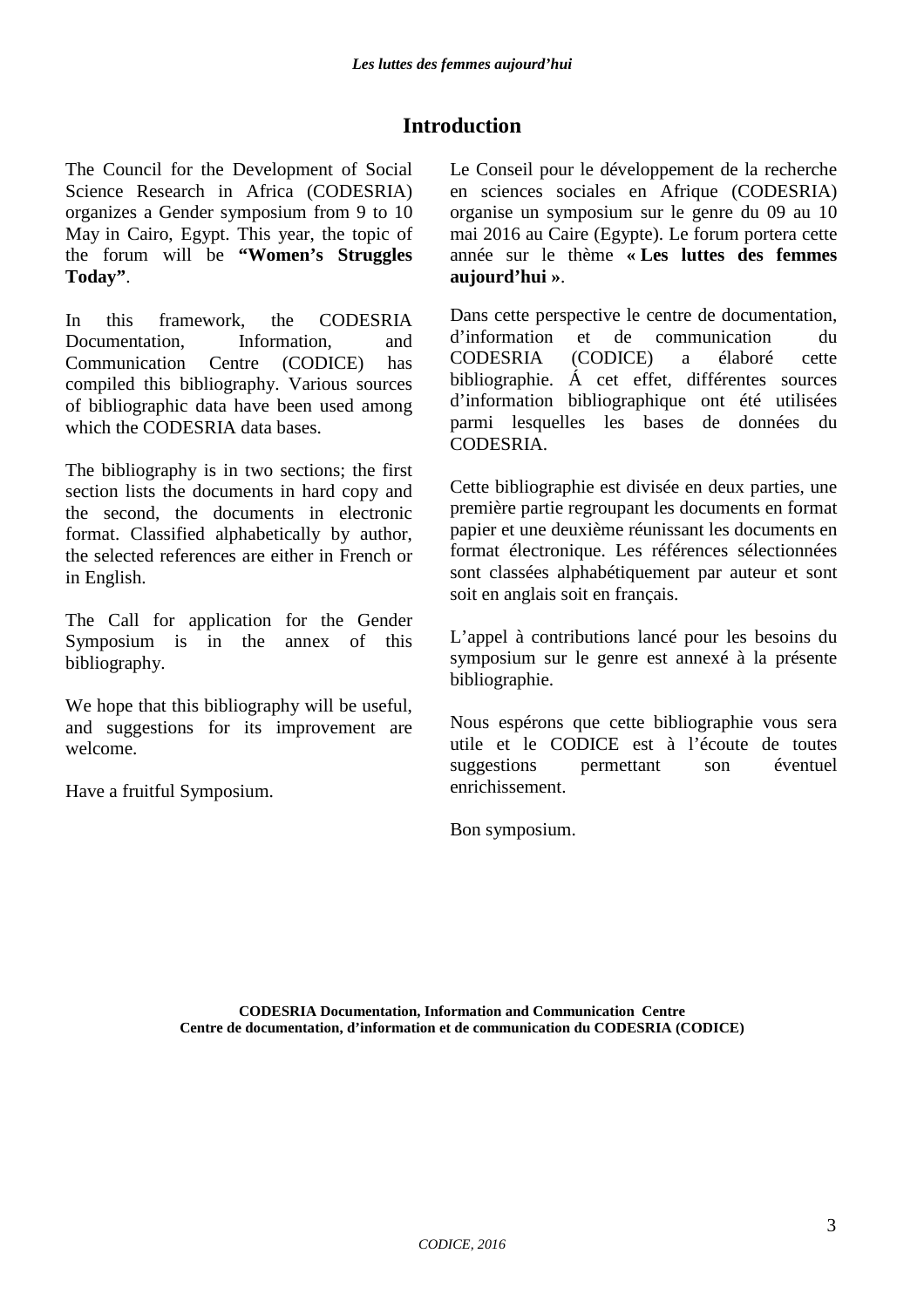# **PART I / 1ère PARTIE**

## **DOCUMENTS IN HARD COPY**

# **DOCUMENTS PAPIERS**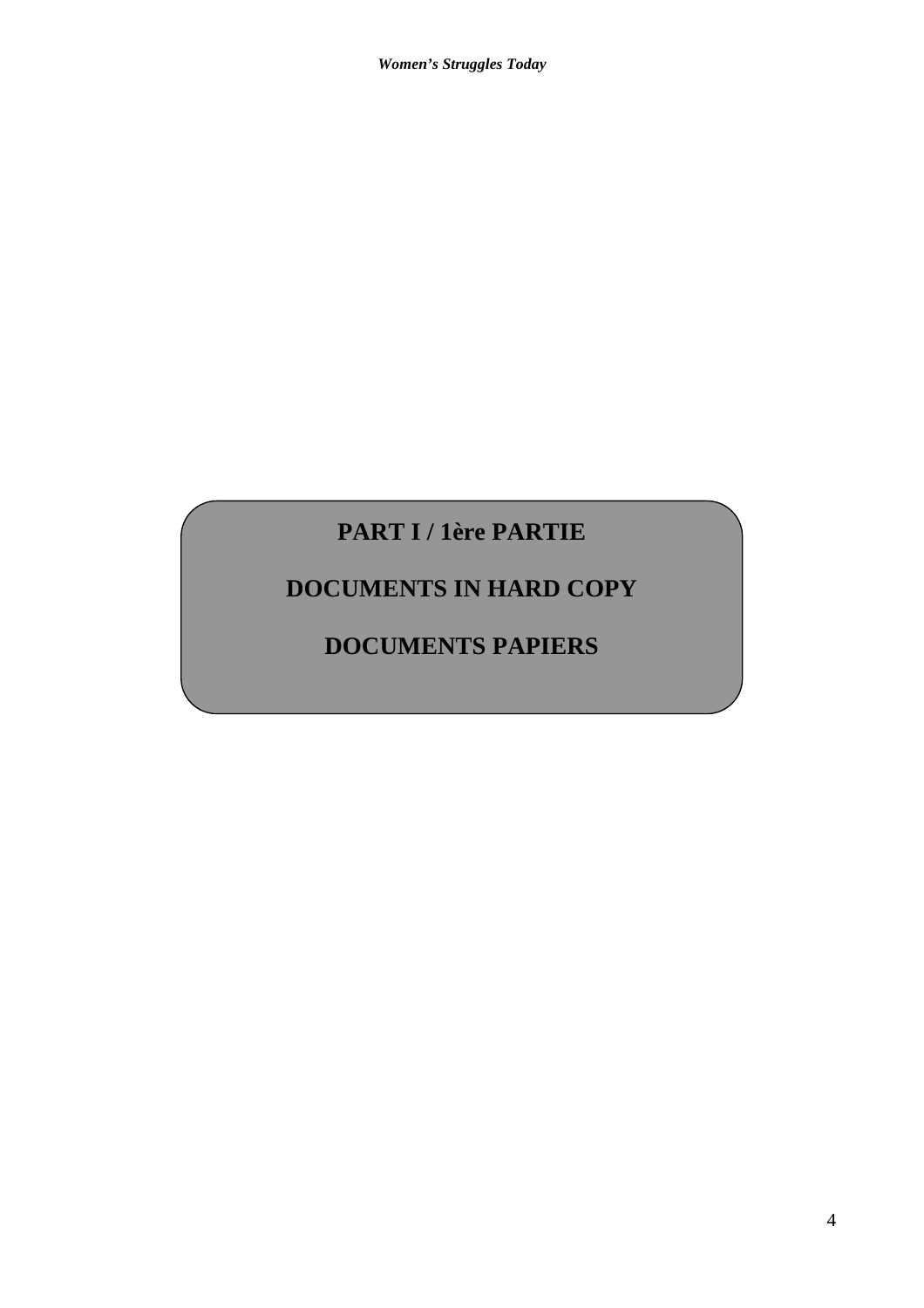**1.ANNAN-YAO, Elizabeth; BASHAW, Zenebe N.; ISHENGOMA, Christine G.; MOOKODI, Godisang; ONGILE, Grace; PEREIRA, Charmaine; PHALANE, Manthiba; SSEWAKIRYANGA, Richard; TAMALE, Sylvia; UROH, Chris Okechukwu** 

Gender, Economies and Entitlements in Africa Dakar: CODESRIA, 2004. - IX-179p., 22 cm ISBN 2869781393

**Subject(s)** : *Gender Relations --Environmental Degradation --Women Workers --Globalization -- Trade --Poverty --Family --Health --Education --Women --Society-- Domesticity --Sex Work -- Resources Scarcity --Citizenship --Sexual Identity --Accessibility of Resources—Uganda— Nigeria—Ethiopia--Tanzania--Africa* 

## **2.BOZZOLI, Belinda**

Explaining Social Consciousness: The case of Mrs Molefe *Cahiers d'Etudes Africaines*, Vol. XXXI, N° 123, 1991. -p. 287-306

**Subject(s)** : *Women --Blacks --Apartheid --Society --Crisis --Population --South Africa -- Crisis of Consciousness*

## **3.CHIGARA, Ben Ed.**

Re-conceiving Property Rights in the New Millennium New York: Routledge, 2012 . – XXI- 233 p. ; 24 cm. ISBN 9780415678704 (hbk) | 97802038

**Subject(s)**: *Land Reform --Property Rights --Land Tenure --Land Ownership --Social Justice -- Women's Rights --Resources Management-- Land Relations--Southern Africa*

## **4.DIOP SALL, Fatou, Ed.**

Sénégal : les femmes rurales à l'épreuve d'une citoyenneté foncière : Dakar : Groupe d'Etudes et de recherches Genres et Sociétés, 2011. - 209 p., 21 cm. ISBN 9791090750005

**Subject(s)** : *Femmes rurales --Droits de propriété --Possession foncière --Citoyenneté --Réforme foncière—Sénégal--Droits fonciers --Législation foncière --Citoyenneté foncière* 

## **5.Femmes rebelles**

*Manière de voir*, N° 68, 2003, p. 3-98

**Résumé**: Les images des femmes, tantôt mères, tantôt séductrices, parfois mégères et souvent faibles, restent profondément ancrées dans les mentalités. Elles font partie des ressorts de la publicité, mais elles n'épargnent pas le cinéma, le sport ou la politique. Et si le machisme et la misogynie ont reculé au cours de ces dernières décennies, l'antiféminisme n'a pas disparu, tant s'en faut. Simplement, il prend d'autres formes. Le féminisme a permis la conquête de droits majeurs. Le féminisme a permis la conquête de droits majeurs. Toutefois, les progrès demeurent lents. En politique, la timide loi française sur la parité est loin d'avoir atteint les objectifs affichés. Dans les entreprises, de nombreuses professions se sont féminisées, mais les cadres féminines demeurent minoritaires, et souvent cantonnées dans des secteurs particuliers tels que le social. Au nom de croyances religieuses ou grâce à des mouvements féministes et à des organisations non gouvernementales, des femmes se rebiffent contre l'ordre établi qui les oppresse. En Afrique, au Proche-Orient, aux Etats-Unis, en Europe, elles s'engagent et marquent des points. Parfois leurs combats rencontrent ceux des hommes et la mixité gagne du terrain.

**Source**: https://www.ritimo.org/Bibliographie-sur-les-luttes-des-femmes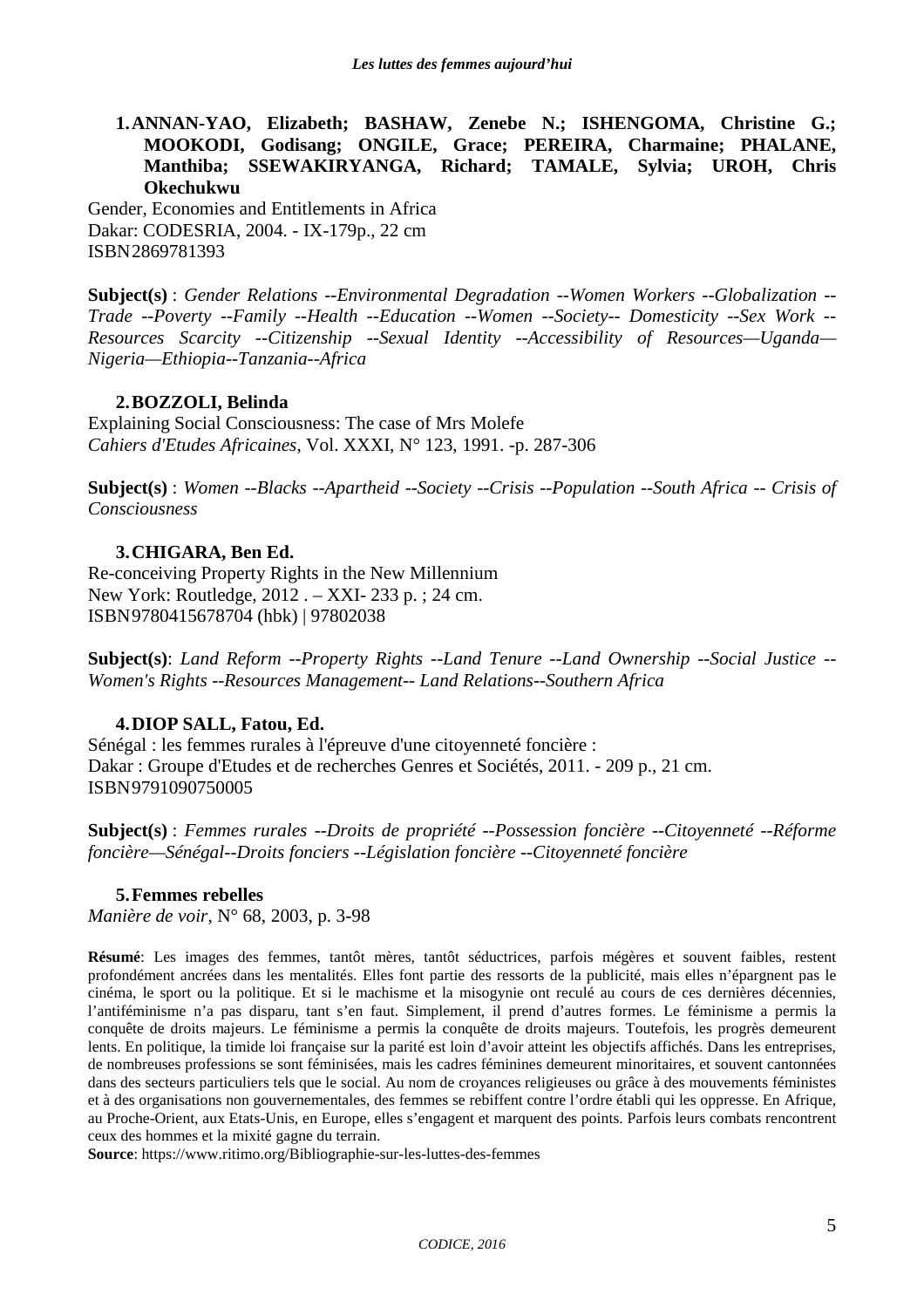**6.Gender, Citizenship and Governance: a Global Sourcebook**  Publisher: Amsterdam KIT, 2004. - 135 p., 24 cm ISBN 0855985283

**Subject(s)** : *Gender Roles --Women's Participation --Governance --Nationality --Decentralization --Customary Law--Society* 

## **7.The Gender Dimension of Access and Land Use Rights in Zimbabwe: Evidence to the Land Commission.**

Harare: Zimbabwe Women's Resource Centre and Network, 1994. - 63p., 30cm

**Subject(s)**: *Women --Land Settlement --Agricultural Resources --Women's Participation -- Agricultural Development --Women's Role --Local Government --Decision Making --Land Use -- Land Tenure --Status of Women --Inheritance --Population --Zimbabwe* 

## **8.HAGGIS, Jane**

Gendering Colonialism or Colonising Gender Recent Women's Studies Approaches to while Women and the History of British Colonialism *Women's Studies International Forum*, Vol. 13, N°1/2, 1990. - p. 105-115

**Subject(s)**: *Women's Status --Colonialism --Social Classes --Fidji --Nigeria* 

**9.HALLENCREUTZ, Carl Fredrik; PALMBERG, Mai -- Ed.**  Religion and Politics in Southern Africa Uppsala: Scandinavian Institute of African Studies, 1991. - 219p., 23cm ISBN 9171063129

**Subject(s)**: *Religion --Catholics --Protestants --Women --National Liberation Movements -- Conflicts --Economic Development --Church --State --Apartheid --Islam--Mozambique -- Zimbabwe --Namibia --Southern Africa --Africa --ANC* 

## **10.KENIG-WITKOWSKA, Maria Magdalena**

The Legal Position of African Women (Selected Issues) *African Bulletin*, N° 41, 1993. - p. 99 – 117

**Subject(s)** : *Women --Civil Rights --Labour Law --Property Rights --Elections --Family Law -- Marriage --Inheritance --Women's Rights --Constitutions --Civil Law --Political Participation -- Zambia -- Zimbabwe--Tanzania --Ghana --Ethiopia --Nigeria --Africa --Citizenship* 

## **11.LARGUECHE, Dalenda**

Crise, femme et violence *Sociétés*, N° 28, 1990. - p. 35-42

**Subject(s)**: *Femmes --Histoire --Récession économique --Liberté --Colonisation --Tunisie*

## **12.LASLETT, Barbara; BRENNER, Johanna; ARAT, Yesim -- Ed.**

Rethinking the Political: Gender, Resistance, and the State Chicago: The University of Chicago Press, 1995. - VI-489 p., 23 cm ISBN: 0226073998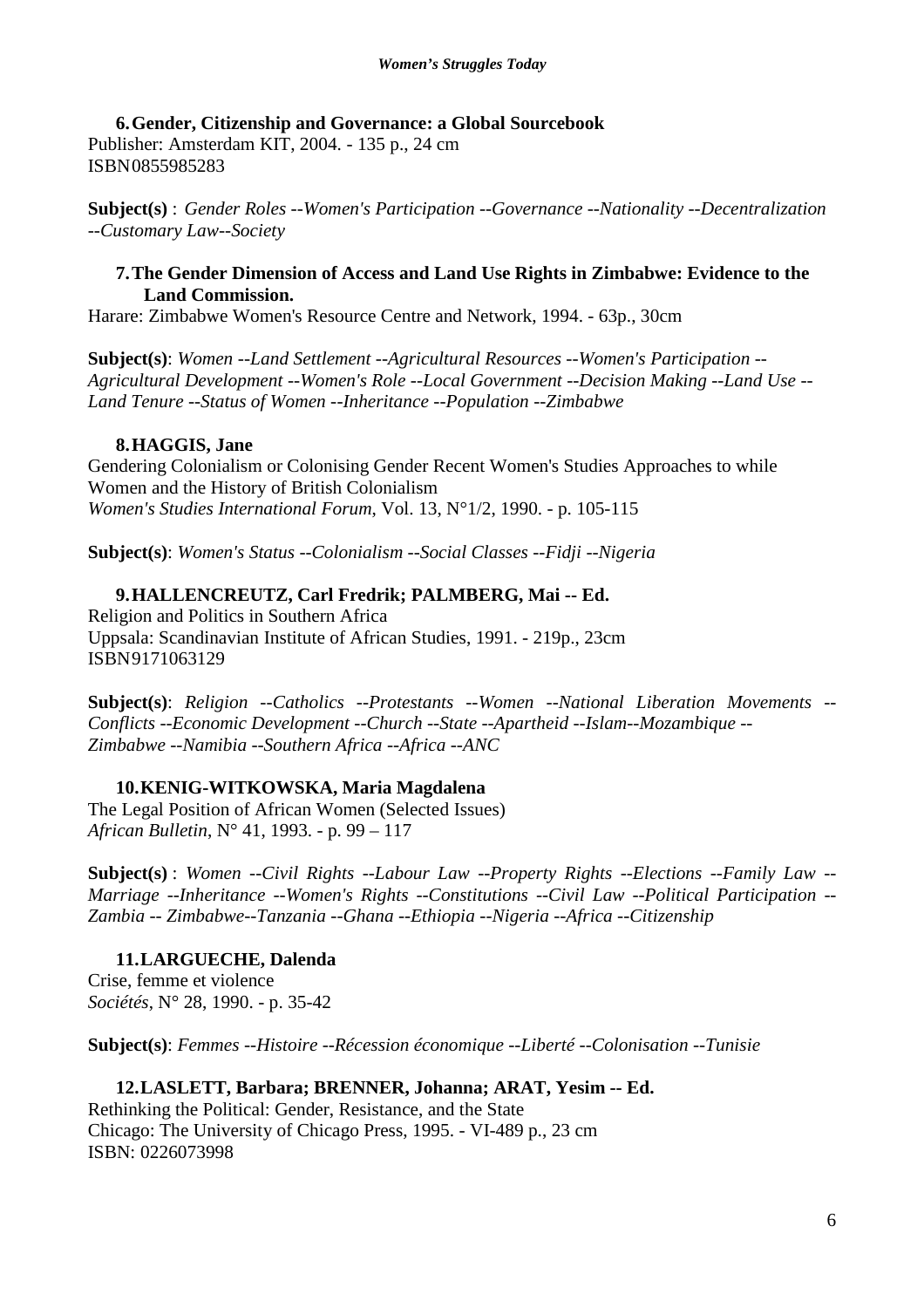**Subject(s)** : *Women --Politics --Nationality --Feminism --State --Population--Citizenship -- Political Resistance* 

## **13.MADE, Patricia; WHANDE, Nyorovai**

Women in Southern Africa: a Note on the Zimbabwean Success Story *Issue : a Journal of Opinion*, Vol. 17, N° 2, 1989, p.26-28

**Subject(s)** : *Women --Apartheid --Food Security --Health --Education --Women's Rights --Women Status --Sex Discrimination –War--Southern Africa*

## **14.MINI, S.E.**

Gender Relations of Production in the Eastern Cape and the Restructuring of Rural Apartheid *Africa Insight*, Vol. 24, N° 4, 1994. - p. 269-280

**Subject(s)** : *Land Tenure --Apartheid --Land Ownership --Means of Production --Women Workers --Rural Women --Land Reform --Women --Farmers --Peasantry –Agriculture*

## **15.SARR, Fatou**

Luttes politiques et résistances féminines en Afrique : néo-libéralisme et conditions de la femme Dakar: Editions Panafrika, 2007. - 225p., 24 cm ISBN: 9782912717252

**Subject(s)** : *Condition de La femme --Lutte contre la pauvreté --Droit --Féminisme --Organisations féminines --Politique --Égalité des Sexes --Afrique --Lutte politique --Neo-colonialisme* 

## **16.STOTT, Leda**

Women and the Armed Struggle for Independence in Zimbabwe 1964-1979 Edinburgh: Edinburgh University, Centre of African Studies, 1990. - 80 p., 21cm

**Subject(s)** : *Women --Gerrilas --War --Liberation --1964-1979 --Women's Role --Colonialism -- Women's Organizations --Independence –Zimbabwe*

## **17.TERREBLANCHE, Sampie**

A History of Inequality in South Africa, 1652-2002 Pietermaritzburg: University of Natal Press, 2002 . - XVI-527 p., 23 cm ISBN:1869140222

**Subject(s)** : *Social Inequality --Social Policy --Economic Policy --Poverty Alleviation -- Imperialism --1652-2002 --History --Colonialism --Racial Segregation --Apartheid -- Society –South Africa*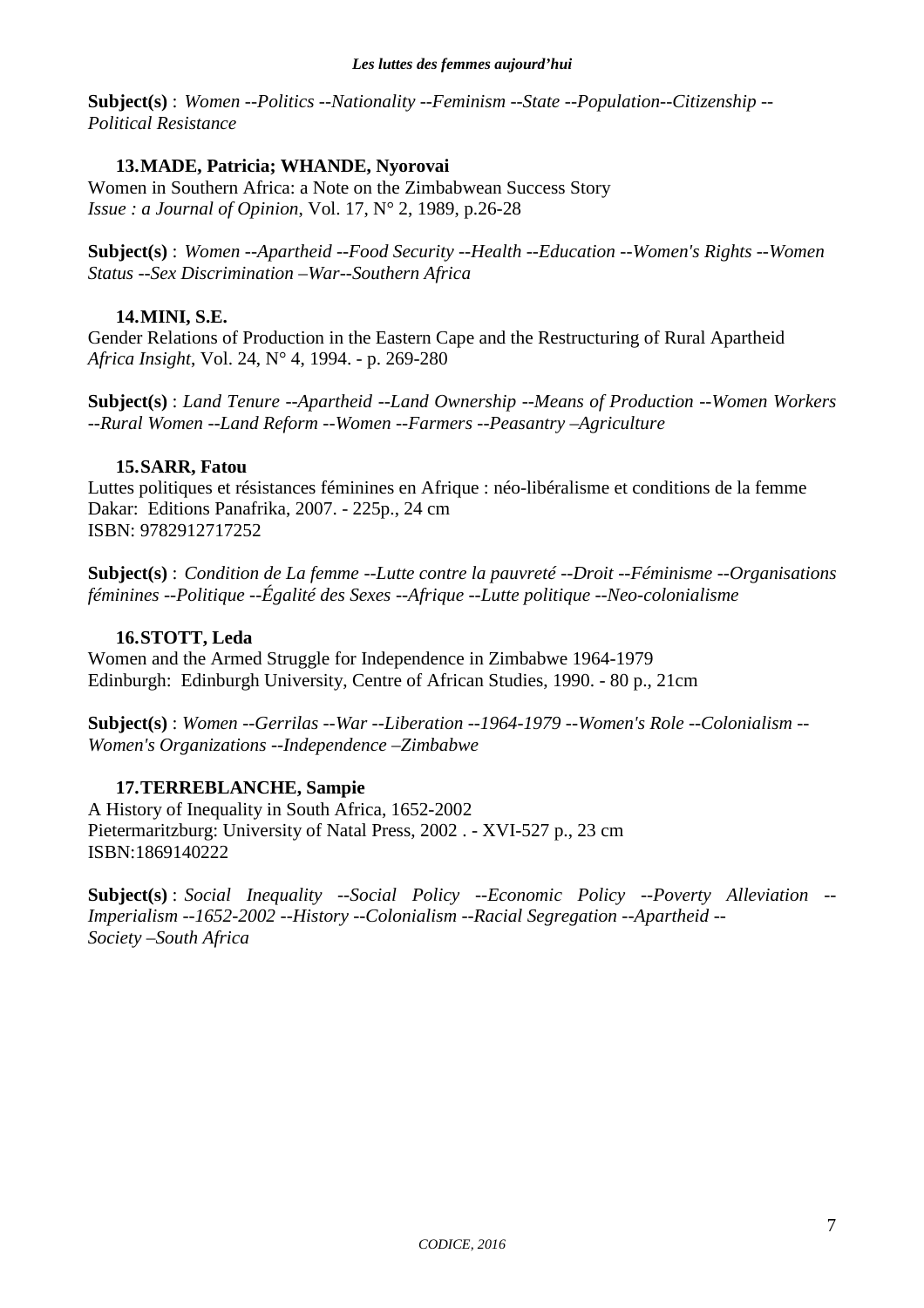# **PART II / 2ème PARTIE**

# **ELECTRONIC DOCUMENTS**

# **DOCUMENTS ÉLECTRONIQUES**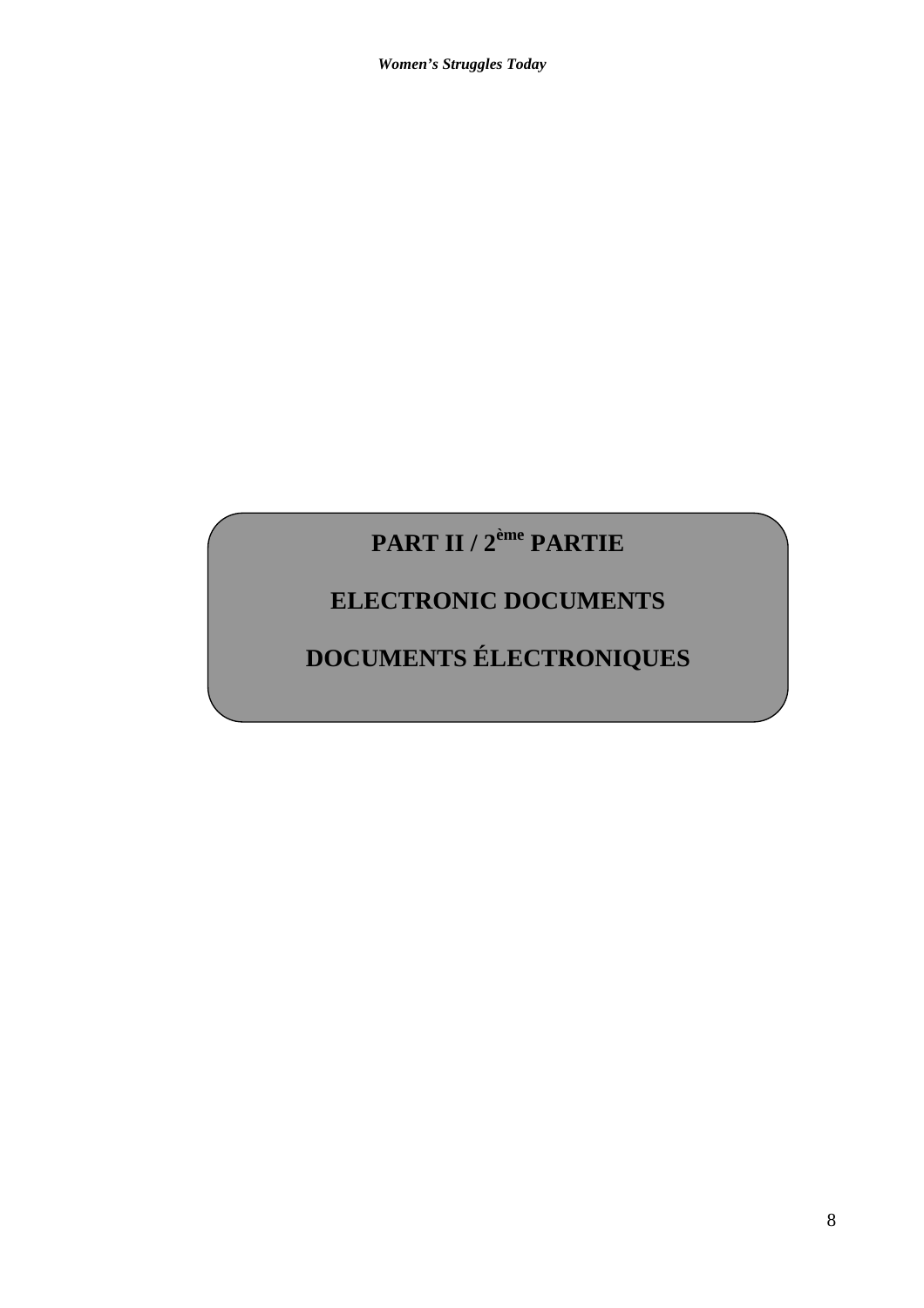## II – Electronic Documents–Documents électroniques

## **1.BARNES, Teresa A.**

The Fight for Control of African Women's Mobility in Colonial Zimbabwe, 1900-1939 *Signs*, Vol. 17, N° 3, Spring, 1992, p. 586-608

**Introduction**: Interest of southern Africa, physical mobility was a crucial issue in the relationship between the colonial rulers and the ruled in colonial Zimbabwe (or southern Rhodesia, as it was named by British settlers). Denying certain groups of people access to certain spaces was a cornerstone of policy. Thus some places could be ideologized as "white," as spaces that African people could enter only temporarily and at certain times. Within these spaces, African people were lured or herded, supervised and regulated, depend- ing on the labor needs of the economy. Spaces in which they were allowed some internal mobility were designated as "native kraals," "reserves," or "locations" and were perceived as primitive, practically foreign terri- tory.1 Physical and ideological barriers were erected between these two sets of spaces to ensure that it was only on the state's terms that the races-and the sexes-would meet… **Source** : http://www.jstor.org/stable/3174624

**File:** BARNES\_Teresa A\_The Fight for Control of African Women's Mobility.pdf

#### **2.BEALL, Jo; HASSIM, Shireen; TODES, Alison**

'A Bit on the Side'?: Gender Struggles in the Politics of Transformation in South Africa *Feminist Review*, N° 33, autumn, 1989, p. 30-56

**Introduction** The transformation of South Africa from an apartheid order to socialism or at least a more equitable system than the present one, has become a crucial area of debate. Academics and activists alike are engaged in a creative dialogue to formulate policies to effect the transition to a 'post-apartheid' state and to adopt forms of organization and strategy consistent with and complementary to such policy. Until recently, however, a consideration of gender has been lacking in this exciting debate.' This is not simply the result of a dominant androcentric discourse, but must also be attributed to gaps and shortcomings in the analysis of women's oppression in South Africa. We argue that the way in which political organizations have conceptualized women's oppression and their role in struggle has limitations. This has implications for the way in which women participate in struggle, for the way in which women's interests and needs are addressed in the course of struggle, and for development policy in a 'post-apartheid' future. This paper is a constructive critique of the 'woman question' position, which has been adopted by the progressive movement in SA. This position is broadly based on the classical socialist position on women's oppression, namely that women's oppression will be eliminated in the course of the transition to socialism. In strategic terms, this involves women's concerns being subordinated to, rather than included as part of, struggles to achieve socialism in SA. Where the emphasis is on national liberation, women's struggles are likewise subsumed… **Source**: http://www.jstor.org/stable/1395213

**File** : BEALL\_Jo\_A Bit on the Side.pdf

#### **3.BRAHIC, Bénédicte; OLAIYA, Marta Medusa; JACOBS, Susie; ENGLISH, Rachel**

Organizing Women Workers in the Agribusiness Sector: Case Studies from East Africa *Labour, Capital and Society / Travail, capital et société*, Vol. 44, N° 1, 2011, p. 70-97

**Abstract:** This article is based on the work carried out by Women Working Worldwide - a UK-based organization which supports, along with its partners, the development of advocacy and organizing strategies for the recognition and the enforcement of the rights of women workers. It explores the often overlooked question of casual women workers and labour organizing in the East African export horticultural sector. This article draws on primary action research and looks more particularly at horticultural farms in Ethiopia, Tanzania and Uganda. It demonstrates that by putting a focus on the needs of women workers, feminist labour agitation has promoted new forms of labour organization. It highlights successes, barriers and challenges for the future.

**Source**: http://www.jstor.org/stable/43158392

**File**: BRAHIC\_Benedicte\_Organizing Women Workers in the Agribusiness Sector.pdf

#### **4.BRITTON, Hannah E.**

Coalition Building, Election Rules, and Party Politics: South African Women's Path to Parliament *Africa Today*, Vol. 49, N° 4, Winter, 2002, p. 33-67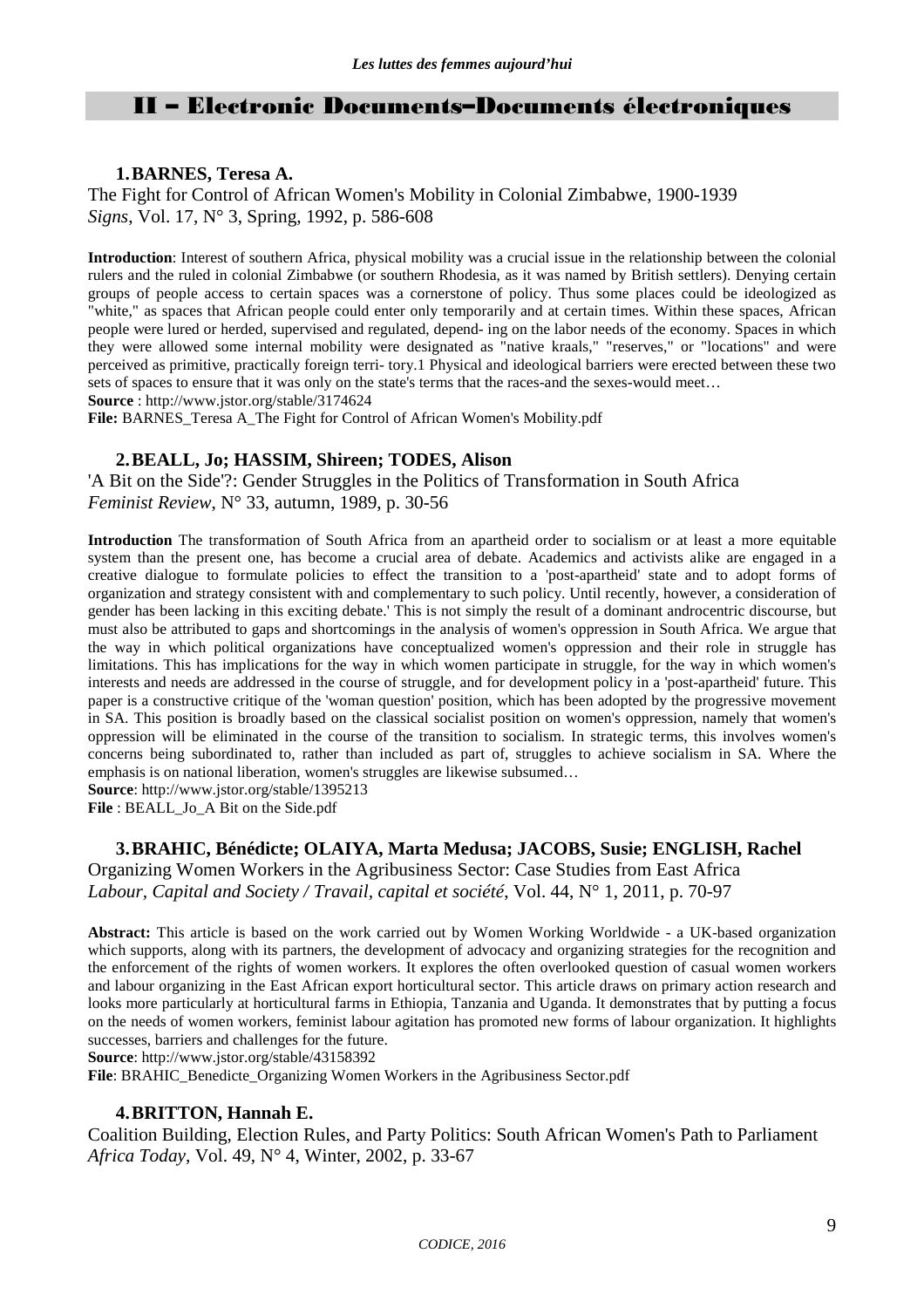**Abstract**: This paper argues that pre-transition mobilization by South African women fostered post transition success in constitutional mandates, party politics, and office hold- ing. Informed by examples of failed postliberation gender movements in Zimbabwe, Mozambique, and Angola, South African women's groups worked collectively and individually to advance gender equality. Women mobilized around their gender identity to form a powerful multiparty women's coalition, which became a vehicle through which women pushed for inclusion in the Constitutional Assembly. Using this external power-base, women's branches of major politi- cal parties compelled their parties' leaders to implement affirmative-action measures for candidate recruitment and selection. These measures, particularly the gender quota of the African National Congress, have pressured all political parties to increase the number of women on their party-lists in subsequent elections.

**Source**: http://www.jstor.org/stable/4187530

**File**: BRITTON\_Hannah E\_Coalition Building Election Rules.pdf

## **5.BROWN, George F.**

United Nations International Conference on Population, Mexico City, 6-13 August 1984 Studies in Family Planning, Vol. 15, N° 6, Nov. - Dec., 1984, p. 296-302

**Introduction**: Ten years after the first United Nations Conference on Population was held in Bucharest, there appears to be a remarkable degree of international agreement on the advances that have been made in population policies and programs, and on the priority problems that we now face. This agreement was clearly voiced at the International Conference on Population held in Mexico City in August 1984, which met to review past developments and make recommendations for future implementation of the World Population Plan of Action. Although there were several highly publicized differences of opinion, the degree of controversy was minor for an intergovernmental meeting of this size. The 147 government delegations at the Conference reached overall agreement on recommendations for further strengthening inter- national commitment to expanding population efforts in the future…

**Source**: http://www.jstor.org/stable/1966075

**File**: BROWN\_George F\_United Nations International Conference.pdf

## **6.CASABURRI, Ivy Matsepe**

On the Question of Women in the South African Struggle *African Journal of Political Economy / Revue Africaine d'Economie Politique*, Vol. 1, N° 1, 1986, p. 40-59

**Introduction**: There are several approaches to the "woman question" even among Marx ists or radical analysts. These have tended to define the parameters of the debate on the "Woman question". Each approach has a different focus or places analytical emphasis on different aspects of women's oppression or subordination. Radical feminists believe that women's position is primarily determined by a patriachal sex system and that the division of labor by class and race stems from that system. The elimination of gender oppression, it is assumed, would also remove all other forms of oppression. Consequently, women are the most revolutionary group and they must work (if possible separately from men) to achieve sexual equality. The inadequacy of this theory for South Africa (as well as other countries in the world) will be shown later…

**Source**: http://www.jstor.org/stable/23500218

**File**: CASABURRI\_Ivy Matsepe\_On the Question of Women.pdf

#### **7.COCK, Jacklyn; BERNSTEIN, Alison**

Gender Differences: Struggles around "Needs" and "Rights" in South Africa *NWSA Journal*, Vol. 13, N° 3, Autumn 2001, p. 138-152

**Abstract**: This article analyses the Women's National Coalition which was estab- lished in South Africa in 1992 and successfully mobilized thousands of women to demand equal rights in the new post-apartheid order. The success of the coalition rested on an acknowledgement of difference and raises important questions regarding both the limits and the possibilities of feminist struggles.

**Source**: http://www.jstor.org/stable/4316847 **File**: COCK\_Jacklyn\_Gender Differences.pdf

#### **8.COHEN, Yolande**

Femmes et politique Montréal : Les Édition du Jour, 1981, 229 p.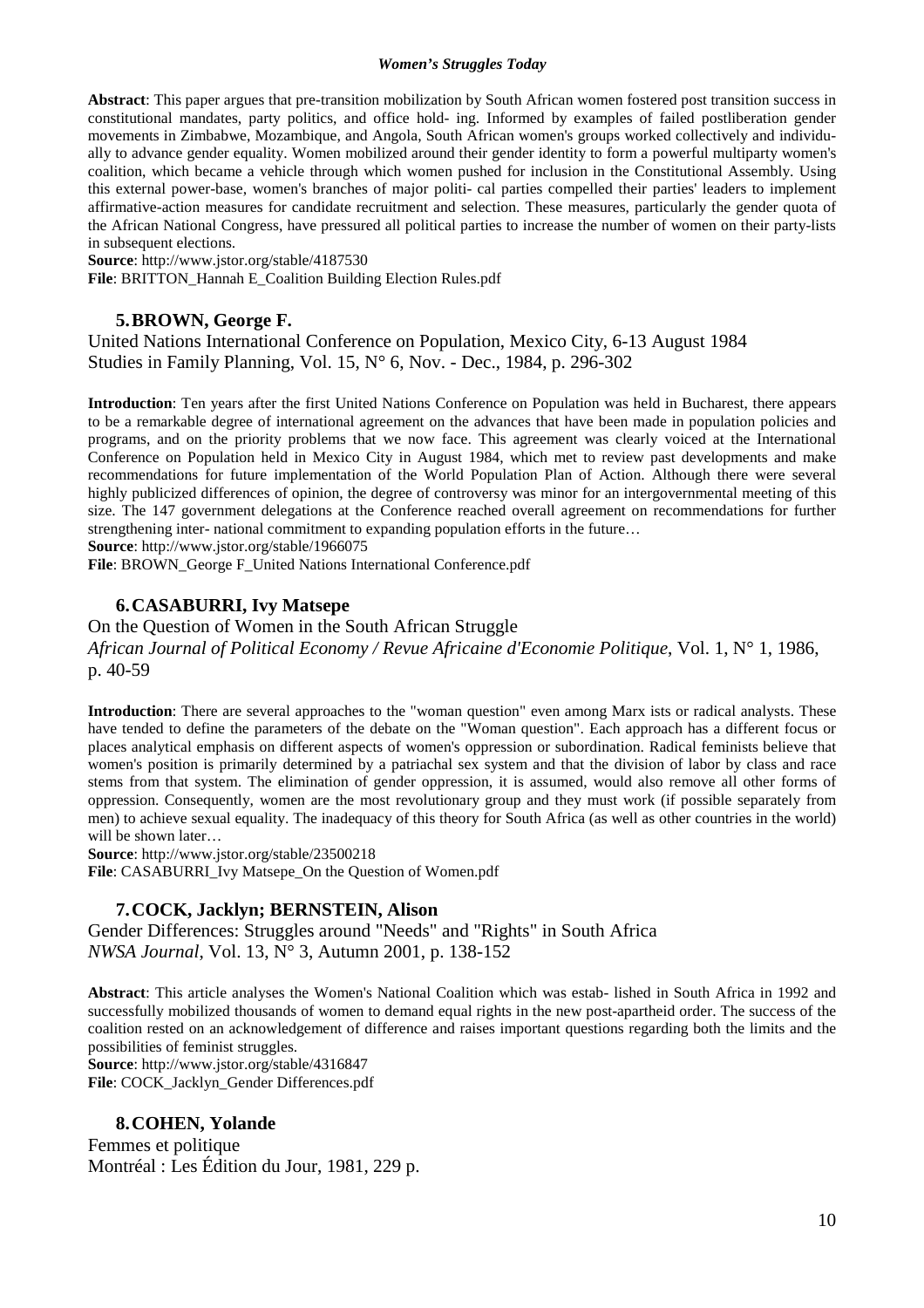#### *Les luttes des femmes aujourd'hui*

**Préface** : Ce recueil d'articles est issu d'une journée de réflexion que nous avons eue pendant le Congrès des sociétés savantes à l'UQAM en juin 1980. Cette journée est elle-même née d'un désir secret que j'avais, depuis au moins trois ans, de réunir quelques-unes des femmes qui travaillaient et étaient actives dans l'avancement de la « cause » des femmes. Je n'en étais pas à ma première tentative quand je décidais, un peu aveuglément, d'organiser cette journée. Trois fois au moins avant, j'ai participé à des collectifs ou comités organisateurs de colloques sur, pour et par des femmes. Les résultats, plus ou moins concluants, de ces expériences m'ont conduite à imaginer ma propre formule de rencontres. Il s'agirait non plus d'un grand forum où tout et rien serait abordé, mais d'une journée d'étude et de réflexion. Il me semblait de plus en plus urgent d'abandonner les attitudes d'auto-conscience, souvent nécessaires mais néanmoins démagogiques, des débuts, pour approfondir certains points sur lesquels nous butions. Ainsi, les attitudes ambivalentes des femmes et même des diverses tendances du mouvement féministe, étaient éludées dans une phraséologie où la redondance l'emportait sur l'analyse. Les chercheuses, accusées de faire carrière sur le dos du mouvement des femmes en en faisant une profession, se culpabilisaient et n'osaient pas avancer d'hypothèses et encore moins de critiques.

 Le même complexe que les chercheurs taxés d'ouvriérisme parce qu'ils travaillaient sur la classe ouvrière, commençait à se faire jour dans ces manifestations. Je pense ici surtout au colloque « Les femmes et la recherche au Québec » (Montréal, mai 1979). La journée du dimanche était prévue pour réaliser cette jonction entre les chercheuses et les militantes ; ce fut une interminable suite de litanies dénonçant les chercheuses comme coupables de s'accaparer le « mouvement » pour l'encadrer. D. Lafontaine fait justice à ces problèmes dans son article. Je n'approfondirai donc pas cet aspect de la question …

**Source**: http://classiques.uqac.ca/contemporains/cohen\_yolande/femmes\_et\_politique/cohen\_femmes\_et\_politique.pdf File : COHEN\_Yolande\_Femmes et politique.pdf

#### **9.CURRAN, Sara R.; SHAFER, Steven; DONATO, Katharine M.; GARIP, Filiz**

Mapping Gender and Migration in Sociological Scholarship: Is It Segregation or Integration? *The International Migration Review*, Vol. 40, N° 1, Spring 2006, p. 199-223

**Abstract**: A review of the sociological research about gender and migration shows the substantial ways in which gender fundamentally organizes the social relations and structures influencing the causes and consequences of migration. Yet, although a significant sociological research has emerged on gender and migration in the last three decades, studies are not evenly distributed across the discipline. In this article, we map the recent intellectual history of gender and migration in the field of sociology and then systematically assess the extent to which studies on engendering migration have appeared in four widely read journals of sociology (American Journal of Sociology, American Sociological Review, Demography, and Social Forces). We follow with a discussion of these studies, and in our conclusions, we consider how future gender and migration scholarship in sociology might evolve more equitably.

**Source**: http://www.jstor.org/stable/27645584

File: CURRAN\_Sara R\_Mapping Gender and Migration.pdf

#### **10.DARLEY, Mathilde**

Le statut de la victime dans la lutte contre la traite des femmes *Critique internationale*. N° 30, 2006, p. 103-122

**Abstract** : Although trafficking in human beings has appeared regularly on the agenda of Western governments, European institutions and international organizations since the beginning of the 90s, research devoted to this issue remains scarce. This article intends to remedy the relative disaffection of political sociology for trafficking issues by showing how they have become a European and international policy issue over the past ten years. Analyzing influences of the discursive dialectic between security and humanitarian approaches leads to posit a marginalization of the victim in European and international beliefs and practices. To what extent can a common policy against human trafficking be devised to counterbalance the competition of interests and a lacking sociology of the victim by conferring on the EU the role of mediator and catalyst ?

URL : www.cairn.info/revue-critique-internationale-2006-1-page-103.htm.

#### **11.DAVIES, Miranda**

Women in Struggle: An Overview *Third World Quarterly,* Vol. 5, N° 4, Oct., 1983, p. 874-880

**Introduction:** Women throughout history have taken an active part in struggles for liberation from foreign domination and the overthrow of dictatorial regimes. Vietnam has a tradition of women's resistance which goes back at least as far as 248 AD when a peasant woman named Trieu Thi Trinh headed an insurrection against the Chinese.' Women also led rebellions against the Spanish during the Latin American wars of independence and have long been active in the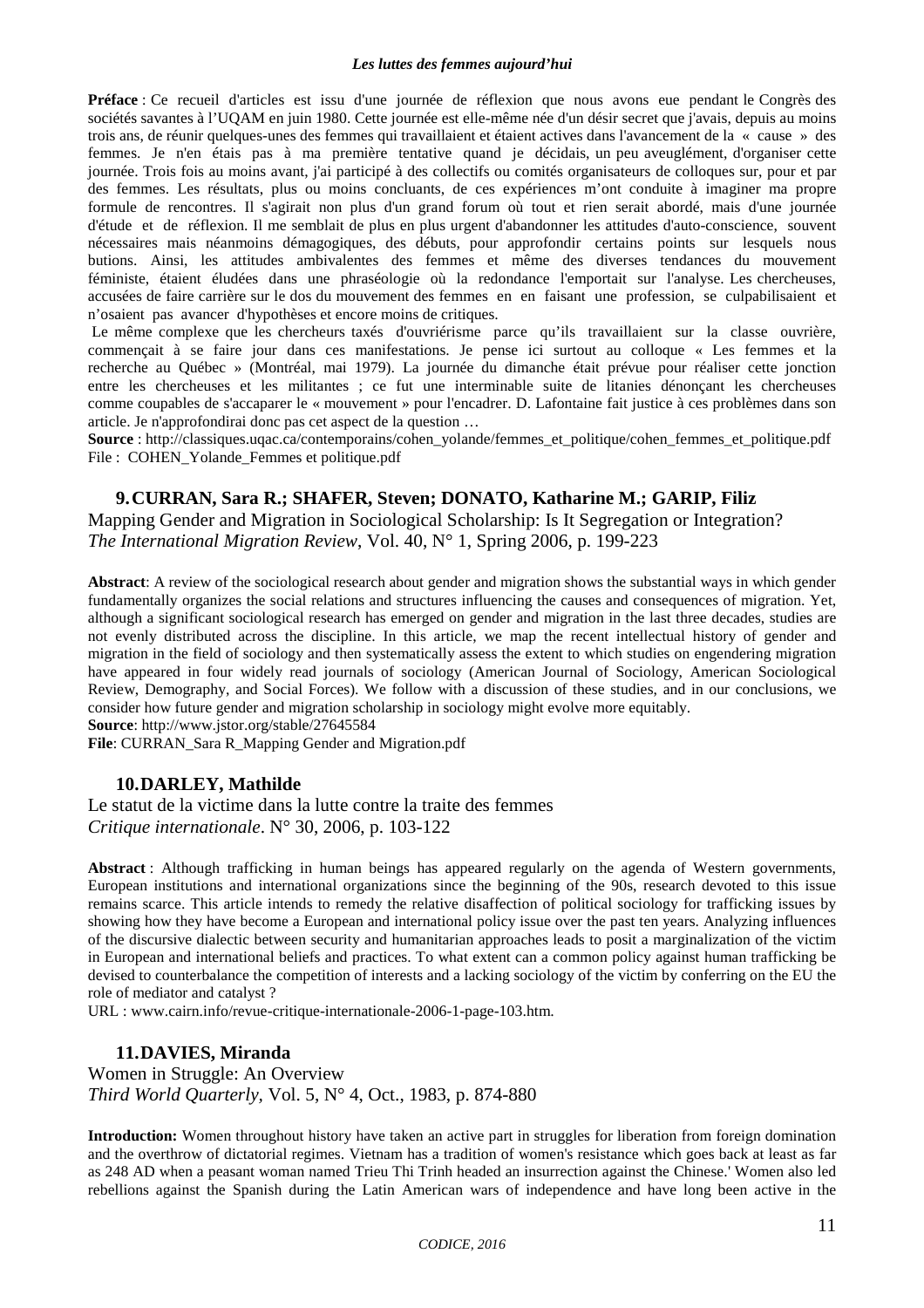national liberation movement in South Africa. Yet such facts have seldom been recorded, and for centuries women have been effectively denied a role in history. Besides reflecting the male bias dominant in traditional historical research, this neglect points to the general exclusion of women from any realms of political power. When needed, women may join resistance movements, openly participate in the economy, and organise trade unions, but at the end of the day they are still seen as women, second class citizens, inferiors to men, bearers of children, and domestic…

**Source**: http://www.jstor.org/stable/3990827

**File** : DAVIES Miranda\_Women in Struggle An Overview.pdf

### **12.DE SEVE, Micheline**

Femmes, action politique et identité *Cahiers de recherche sociologique*, N° 23, 1994, p. 25-39

**Résumé** : Centré sur la différence de genre, le mouvement des femmes serait condamné à l'éclatement à mesure que les femmes échappent à leur cantonnement dans l'appartenance à une catégorie sociale opprimée pour gagner l'espace qu'offre une société démocratique égalitaire à l'expression pluraliste des composantes multiples de leur personnalité publique. Une approche phénoménologique, axée sur la valorisation des expériences de vie et de l'histoire partagées de femmes se réclamant d'une culture civique commune, permet à l'auteure d'espérer dégager une stratégie féministe parallèle fondée sur la prise en compte des positions variées de sujets-femmes en situation pour les rallier autour d'actions politiques à mener en commun.

**Abstract** : Focused on gender difference, the women's movement would be doomed to break up as women escaped their confinement within an oppressed social category and began to enter the space offered by an egalitarian and democratic society for the pluralistic expression of their multi-faceted public identity. By employing a phenomenological approach, which concentrates on the valorization of life experiences and the shared history of women adhering to a common civic culture, the author advances an alternative feminist strategy incorporating the diverse standpoints of concrete women-subjects with a view to rallying them around jointly articulated political actions. **Source** : http://id.erudit.org/iderudit/1002246ar

**File** : DE SEVE\_Micheline\_Femmes action politique et identite.pdf

#### **13.DIERKS, Beatrice W.**

The UN Fourth World Conference on Women NWSA Journal, Vol. 8, N° 2, Summer 1996, p. 84-90

**Introduction**: My route to the conference took me by air to Moscow and Irkutsk, Siberia, and then by train across Mongolia into China. I traveled with nine other women, all of us members of the Association of Women in Psychology NGO. At each link on the route we met with community and professional women to discuss issues concerning gender studies, trauma programs, conditions for women in economic transition, violence against women, education, sexuality, health, and equality in human rights. We visited the homes of women with whom we met, in addition to more formal meetings in professional spaces. The Beijing Conference, together with the parallel NGO Forum at Huai Rou, drew over 30,000 women representing 181 countries and is the largest such gathering. "In its scope, and in its positions, the Fourth World Conference on Women was not so much a conference about women, but a women's conference about the state of the world" (Noelene Heyzer, electronic forum post, Earth News Service, 25 Sept. 1995). The theme of the NGO Forum, "See the World through Women's Eyes," reflected this viewpoint…

**Source**: http://www.jstor.org/stable/4316441

**File**: DIERKS, Beatrice W\_UN Fourth World Conference on Women.pdf

#### **14.ELBAUM, Mireille**

La lutte contre les inégalités sociales: Après la mise entre parenthèses, une nouvelle exigence

Esprit, No. 217 (12), Décembre 1995, p. 65-96

**Introduction** : La QUESTION des inégalités a été, en France, dans les années 1960 et 1970, au coeur du débat social sur la répartition des fruits de la croissance. Une forte revendication de réduction des inégalités existait dans l'opinion, qui, en synergie avec la modernisation accélérée de l'économie, a abouti à faire bénéficier une classe moyenne de plus en plus importante, des biens et services liés à une société de consom mation, dont les fondements ont assez peu été remis en cause par les contestations dont elle a pu être l'objet1. Depuis la fin des années 1970 toutefois, l'idée de lutter contre les inégalités a été présentée comme inadéquate, voire dépassée. D'abord parce que de nouveaux développements théoriques se sont intéressés à des approches globales de la justice sociale, et ont mis en avant des conceptions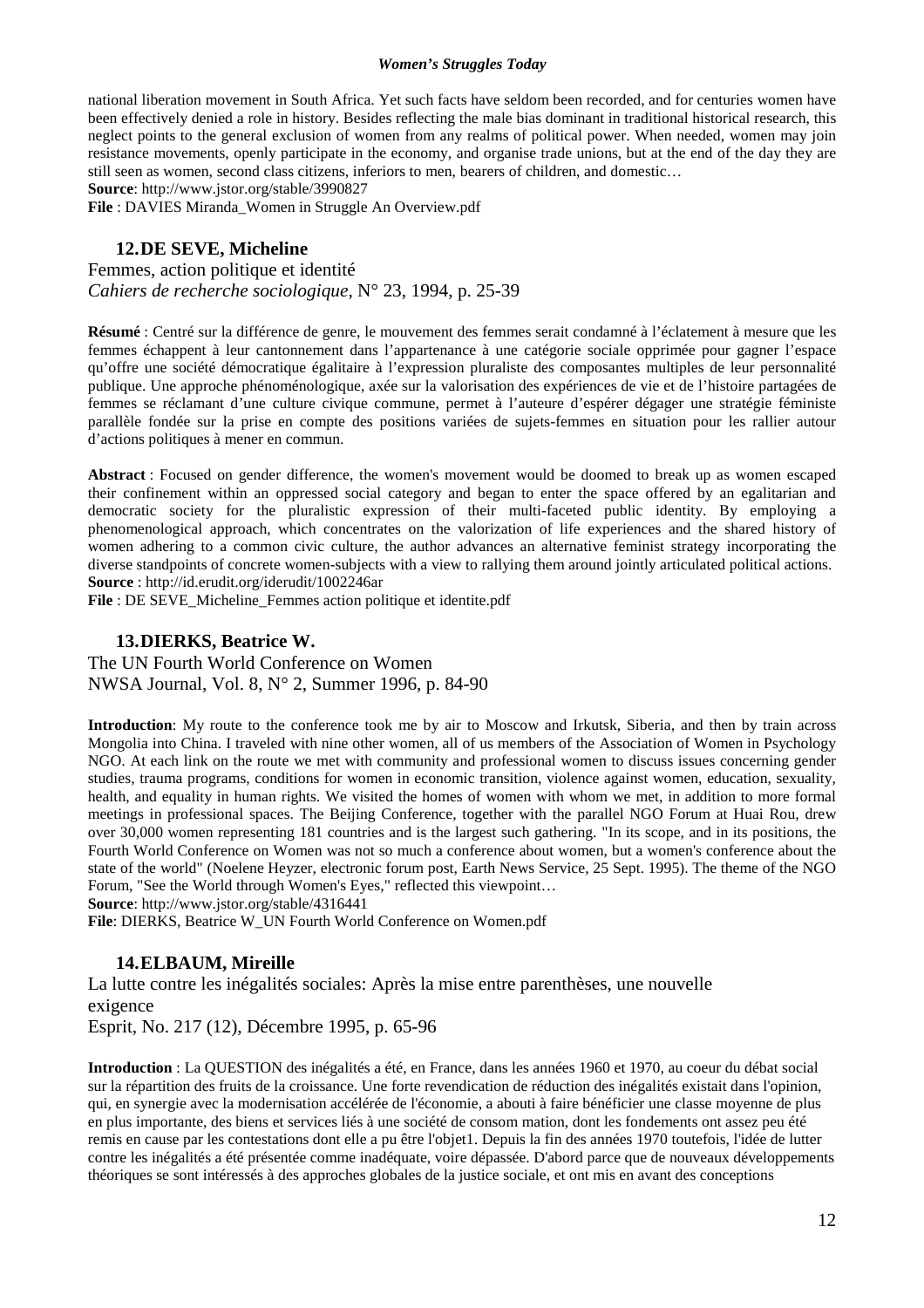#### *Les luttes des femmes aujourd'hui*

multiples, divergentes et complexes de l'équité, qui, réinterprétées, ont servi à justifier une prise de dis tance avec l'objectif social de lutte contre les inégalités…

**Source**: http://www.jstor.org/stable/24276374

**File**: ELBAUM\_Mireille\_La lutte contre les inégalités sociales.pdf

## **15.ELLIOTT, Katja Žvan**

Morocco and Its Women's Rights Struggle: A Failure to Live Up to Its Progressive Image *Journal of Middle East Women's Studies*, Vol. 10, N° 2, Spring 2014, p. 1-30

**Abstract**: This article examines the rarely talked about subtleties of Moroccan reform in the realm of women's rights and its inadequate fulfillment of obligations to international human rights standards. The Preamble to Morocco's post-Arab Spring 2011 constitution follows the example of its 1996 version, in which the state declared its "determination to abide by the universally recognised human rights." However, while the state is often hailed in the international forums and media as a true trendsetter in the realm of women's rights in the Middle East and North Africa region, this analysis of the much celebrated Family Code and its two main goals-"doing justice to women" and "preserving men's dignity" and of the regime's ambivalent discourse on gender equality as defined by the Convention on the Elimination of All Forms of Discrimination against Women (CEDAW) paints a more realistic picture. Both of these cases indicate that the state is failing to ameliorate the legal position of women and to consider women as autonomous and individual human beings with intrinsic rights not contingent upon first fulfilling their customary obligations. I contend, therefore, that the way the reformed Family Code has formulated its goals and the way that the law and the state continue to conceptualize a woman go against the main principle of individuality contained in the Universal Declaration of Human Rights and CEDAW to which Morocco has continually committed itself, at least on paper.

**Source**: http://www.jstor.org/stable/10.2979/jmiddeastwomstud.10.2.1

File: ELLIOTT Katja Žvan Morocco and Its Womens Rights Struggle.pdf

#### **16.ESSOF, Shereen**

African Feminisms: Histories, Applications and Prospects Agenda: Empowering Women for Gender Equity

*African Feminisms One*. N° 50, 2001, p. 124-127

**Abstract**: There is always a very palpable energy when feminists and activists gather in their own space to discuss selfdefined issues. In striving to realise equity and justice for all women, such gatherings surface the scope and scale of feminist activity. They are a celebration of collective endeavour: an invitation to participate in critical analysis and selfreflection. Such was the case at the Agenda and African Gender Institute (AGI)-hosted gathering of feminist academics and practitioners in Cape Town on July 28th 2001. The workshop aimed to reflect on the meanings of feminism in Africa by confronting three main topics: backgrounds, traditions and personal histories of feminism in Africa; African experiences and theories in relation to social processes and institutions; and challenges for feminist theory and practice in Africa…

**Source**: http://www.jstor.org/stable/4066415 **File**: ESSOF\_Shereen\_African Feminisms.pdf

#### **17.FAIST, Thomas; REISENAUER, Eveline**

Introduction: Migration(s) and Development(s): Transformation of Paradigms, Organisations, and Gender Orders *Sociologus*, Vol. 59, N° 1, 2009, p. 1-16

**Introduction**: Already Sir George Ravenstein, the father of modern-day migration research, observed in his famous "laws of migration" (1885: 178; cf. 1889): "Migration increases as industries and commerce develop and transport improves." In other words, migration is 'positively' and inextricably related to what is usually called economic development. And in their seminal work standing at the origin of sociological work on migration, William Thomas and Florian Znaniecki describe in the Polish Peasant (1927) what nowadays would be called transnational ties of Polish migrants to the USA back to Poland through supporting agricultural cooperatives. Theirs is thus also a seminal contribution to social development. Hence, right from the emergence of migration as a systematic area of study, Ravenstein saw migration as a consequence and Thomas and Znaniecki as a cause of economic and social development. Dozens of empirical studies have confirmed the main thesis of Ravenstein, namely that migration and (economic) development are positively correlated. Moreover, there is the insight of the s-shaped migration curve, that is, as the level of economic development rises, the volume of migration also increases - at least on the short term (Faist 2000: 169-171). We see that international migration comes mostly from countries with medium levels of income, nowadays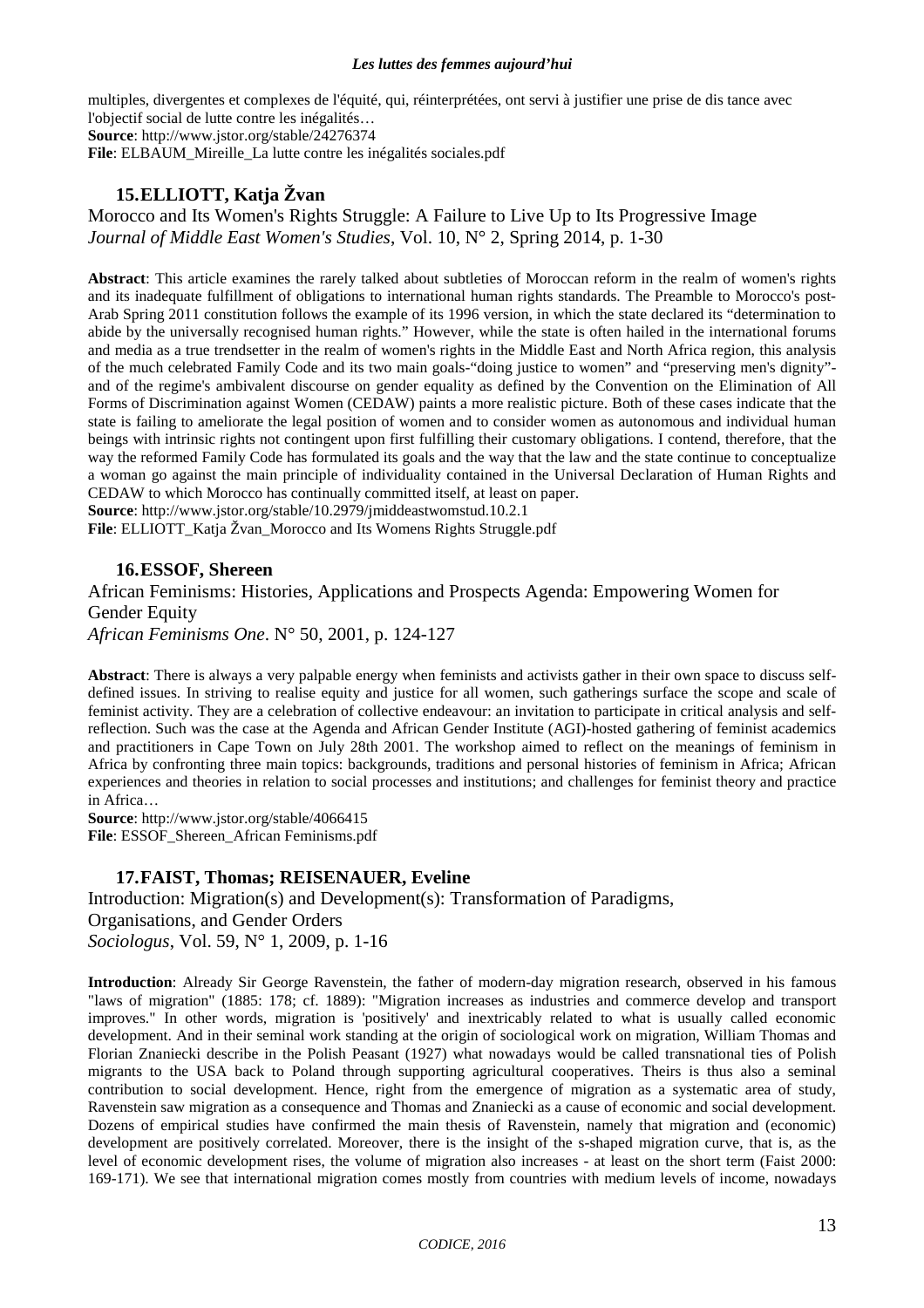from Turkey, the Philippines, Mexico, Morocco, India - and not so much from the poorest countries on the globe, or the poorest regions in the countries just mentioned…

**Source**: http://www.jstor.org/stable/43645016

**File**: FAIST\_Thomas\_Migrations and Developments.pdf

## **18.FATES, Fériel**

## Les associations de femmes algériennes face à la menace islamiste *Nouvelles Questions Féministes*, Vol. 15, N° 2, 1994, p. 51-65

**Résumé**: "Les associations de femmes algériennes face à la menace islamiste." Confrontées au défi que pose la violence les Algériennes doivent élaborer leur stratégie de défense. Bien que les luttes antérieures leur aient permis de construire les contours d'un mouvement axé sur la conquête de la citoyenneté, la divergence est née de la différence d'appréciation sur la manière de faire face à la menace islamiste. Pour les unes il faut empêcher par tous les moyens l'expression islamiste sur la scène politique, pour les autres il s'agit de préserver l'indépendance du mouvement des femmes menacé de récupération sous prétexte de lutte contre l'intégrisme.

**Abstract**: "Algerian Women's Associations and the Islamist Threat." Faced with the challenge of violence, Algerian women must devise a defense strategy. While their earlier struggles enabled them to build a movement centered on the achievement of full citizenship, a divergence grew out of differing views on how to confront the Islamist threat For some, the expression of Islamism on the political stage must be prevented by all means; for others the independence of the women's movement has to be protected against the danger of cooptation (by the State) under the guise of fighting fundamentalism.

**Source** : http://www.jstor.org/stable/40619574

**File**: FATES\_Feriel\_Les Associations de femmes algeriennes.pdf

## **19.FEDERICI, Silvia**

#### Reproduction et lutte féministe dans la nouvelle division internationale du travail

**Introduction :** « Partant du constat que le patriarcat et l'accumulation à l'échelle mondiale constituent le cadre idéologique à l'intérieur duquel la réalité actuelle des femmes est inscrite, le mouvement féministe dans le monde ne peut faire autrement que défier ce cadre, en même temps que la division sexuelle et internationale du travail qui lui est liée. »

#### – Mies, 1986. *Patriarcat et accumulation à l'échelle mondiale*

« …le développement capitaliste a toujours été non durable à cause de son impact humain. Pour comprendre ce point, il nous suffit d'adopter le point de vue de ceux qui ont été et continuent d'être tués par lui. Le corollaire du capitalisme à sa naissance était le sacrifice d'une grande partie de l'humanité -extermination de masse, la production de faim et misère, esclavage, violence et terreur. Sa poursuite implique les mêmes corollaires. »

#### – M. Dalla Costa, 1995, *Capitalisme et reproduction*

On admet généralement que dans les deux dernières décennies le mouvement de libération des femmes a acquis une dimension internationale, étant donné la formation de groupes et mouvements féministes dans toutes les parties du monde et le développement mondial de réseaux et initiatives féministes, dans le sillage des conférences mondiales sur les femmes organisées sous l'égide des Nations Unies. Il semble ainsi y avoir aujourd'hui une plus large compréhension des problèmes rencontrés par les femmes dans les différents pays qu'à aucune autre époque dans le passé. Cependant, si nous examinons les perspectives qui inspirent les politiques féministes aux États-Unis et en Europe, nous devons conclure que la plupart des féministes n'ont pas encore pris en compte les changements produits par la nouvelle économie globale<sup>1</sup> sur les conditions des femmes, ou n'en ont pas encore reconnu les implications pour les organisations féministes. Beaucoup de féministes oublient en particulier de mentionner que la restructuration de l'économie mondiale est responsable non seulement de la propagation globale de la pauvreté, mais aussi de l'émergence d'un nouvel ordre colonial qui accentue les divisions entre femmes, et que c'est ce nouveau colonialisme qui doit être une cible principale des luttes féministes si ce que l'on recherche est véritablement la libération des femmes. Présentement, et même si la plupart des féministes aux États-Unis et en Europe se sentent concernées par les enjeux globaux, une telle prise de conscience fait défaut. C'est pourquoi même ceux qui ont une attitude critique face à l'économie mondialisée et aux politiques des agences internationales comme la Banque Mondiale et le Fonds Monétaire International (FMI) se contentent souvent de positions réformistes qui condamnent la discrimination fondée sur le genre, mais laissent intacts les problèmes structurels liés à l'hégémonisme global des relations capitalistes. Beaucoup de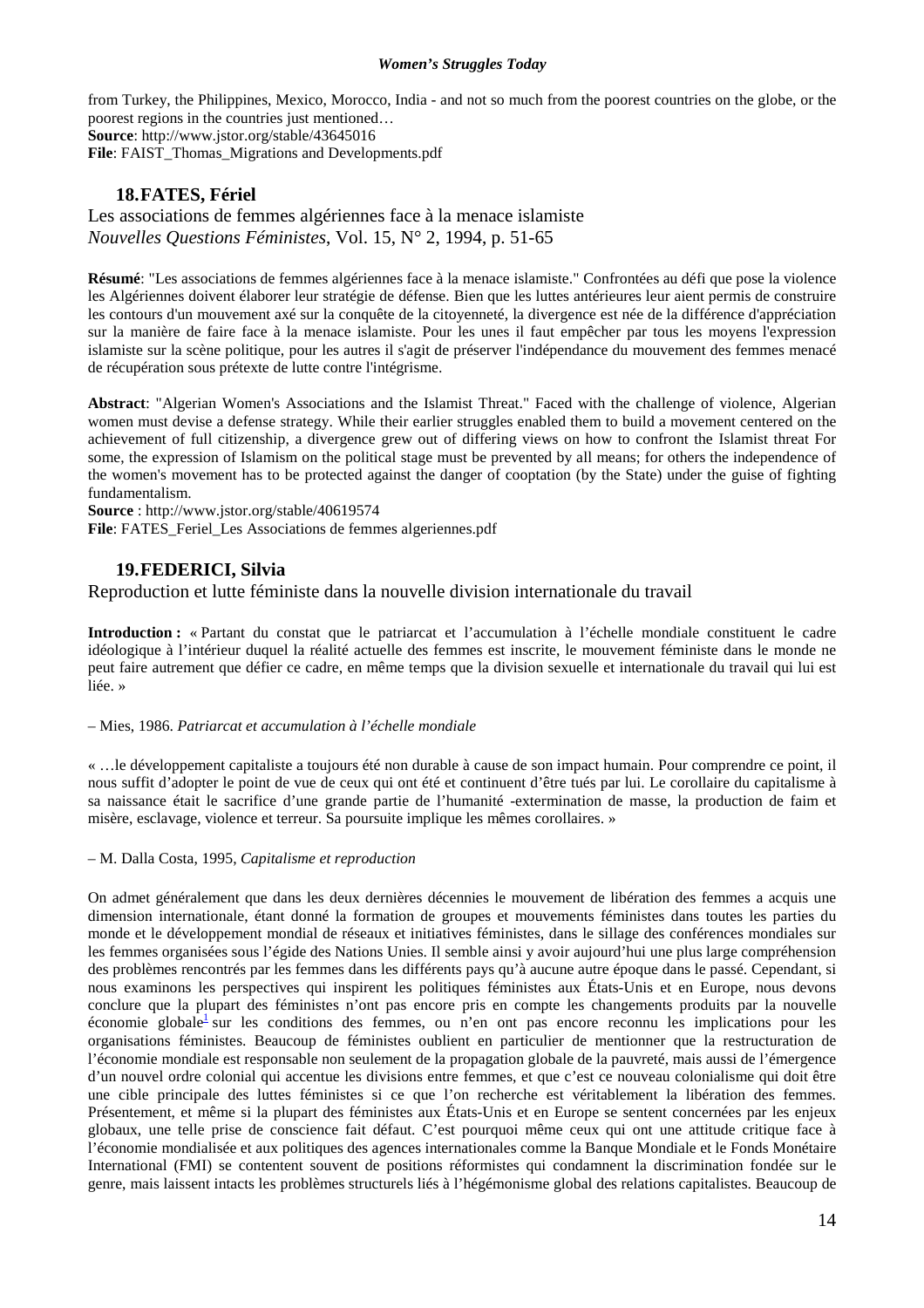#### *Les luttes des femmes aujourd'hui*

féministes par exemple déplorent la « charge inégale » que l'ajustement structurel et autres programmes d'austérité imposent aux femmes (Beneria et Feldman éditeurs 1992 ; Elson 1992 ; Bakker 1994), et recommandent que les agences de développement soient davantage attentives aux besoins des femmes, ou encouragent la participation des femmes aux « programmes de développement ». Plus rarement elles s'opposent ouvertement aux programmes euxmêmes, ou aux agences qui les imposent, ou reconnaissent le fait que la pauvreté et l'exploitation économiques sont, à travers le monde, aussi un destin masculin. Une autre tendance consiste à penser les problèmes rencontrés par les femmes internationalement en termes de « droits de l'homme », et donc de privilégier la réforme légale comme terrain premier de l'intervention gouvernementale, une approche qui à nouveau omet d'affronter l'ordre économique international et l'exploitation économique sur laquelle il repose. De surcroît, le discours sur la violence faite aux femmes a généralement porté sur le viol et la violence domestique, suivant en cela la ligne développée aux Nations Unies, tout en ignorant souvent la violence structurelle inhérente à la logique d'accumulation capitaliste : la violence des politiques économiques qui condamne des millions de femmes, d'hommes et d'enfants à la misère, la violence qui accompagne les expropriations territoriales exigées par la Banque Mondiale pour ses « projets de développement » et, non la moindre, la violence des guerres et des programmes anti-insurrectionnels qui, dans les années 1980 et 1990, ont ensanglanté presque chaque coin du globe et qui représentent l'autre face du développement.

**Source** : http://revueperiode.net/reproduction-et-lutte-feministe-dans-la-nouvelle-division-internationale-du-travail/ **File**: FEDERICI\_Silvia\_Reproduction et lutte féministe dans la nouvelle division internationale du travail

#### **20.GARVEY Amy Jacques**

The Role of Women in Liberation Struggles *The Massachusetts Review*, Vol. 13, N° 1/2, Winter-Spring, 1972, p. 109-112

**Introduction**: What is the creative purpose of women in the world? Immediately one answers?" to bear children." And on this assumption alone men of Africa and Asia, up to the early part of this century kept their women uneducated, veiled in public, and closeted in harems and women's quarters. Because these men knew nothing of pre-natal influence, they stupidly thought that because they were sheiks, rajahs, chiefs and rich men their sons would grow up to be the same? strong and powerful…

**Source**: http://www.jstor.org/stable/25088207 **File**: GARVEY\_Amy\_Jacques\_The Role of Women in Liberation Struggles.pdf

## **21.GEIGER, Susan**

Women in Nationalist Struggle: Tanu Activists in Dar es Salaam *The International Journal of African Historical Studies*, Vol. 20, N°. 1, 1987, p. 1-26

**Introduction**: The Union has not forgotten women behind in its task of arousing national consciousness in the people. It now has 5,000 women members, the majority of whom enrolled during the past four months. Under the inspiration of Bibi Titi Mohamed, the women have organised a Women's Section of the Union with their own leaders. This Bibi Titi Mohamed is a very dynamic woman and is inspiring a revolution [in] the role of women in African society. Though only semi-literate, she is a dynamic and convincing speaker . . . she has already made extensive tours of the Eastern Province and is likely to lead all the women of Tanganyika in a revolution that is without precedent. The present and future [mothers] of Tanganyika have refused to be left behind and are flowing with the current alongside of their menfolk. The problem of the emancipation of women at a later date has, in this way, been disposed of ....

**Source**: http://www.jstor.org/stable/219275

File: GEIGER, Susan\_Women in Nationalist Struggle.pdf

#### **22.GEISLER, Gisela**

Parliament is Another Terrain of Struggle': Women, Men and Politics in South Africa *The Journal of Modern African Studies*, Vol. 38, N° 4, December 2000, p. 605-630

**Abstract**: South African women's success in moving from active participation in the liberation struggle to active participation in government has been exceptional on a world scale. Their achievement is based in the long history of women's struggles against apartheid and for gender equality in the African National Congress. The result has been a political representation that is grounded in the experience of a united women's movement in the transition to majority rule and a firm policy consensus towards gender equality within the ANC. This has enabled women politicians to entrench gender equality goals within government discourse. Yet, the success has come with the price of a women's movement that has lost its strong leaders to government, and women politicians who lack the support of a strong women's movement. Thus, in the moment of greatest victory South African women lack the mass movement that propelled them to success, suggesting that the struggle is not done with yet.

**Source**: http://www.jstor.org/stable/161511

**File** : GEISLER\_Gisela\_Parliament is Another Terrain of Struggle.pdf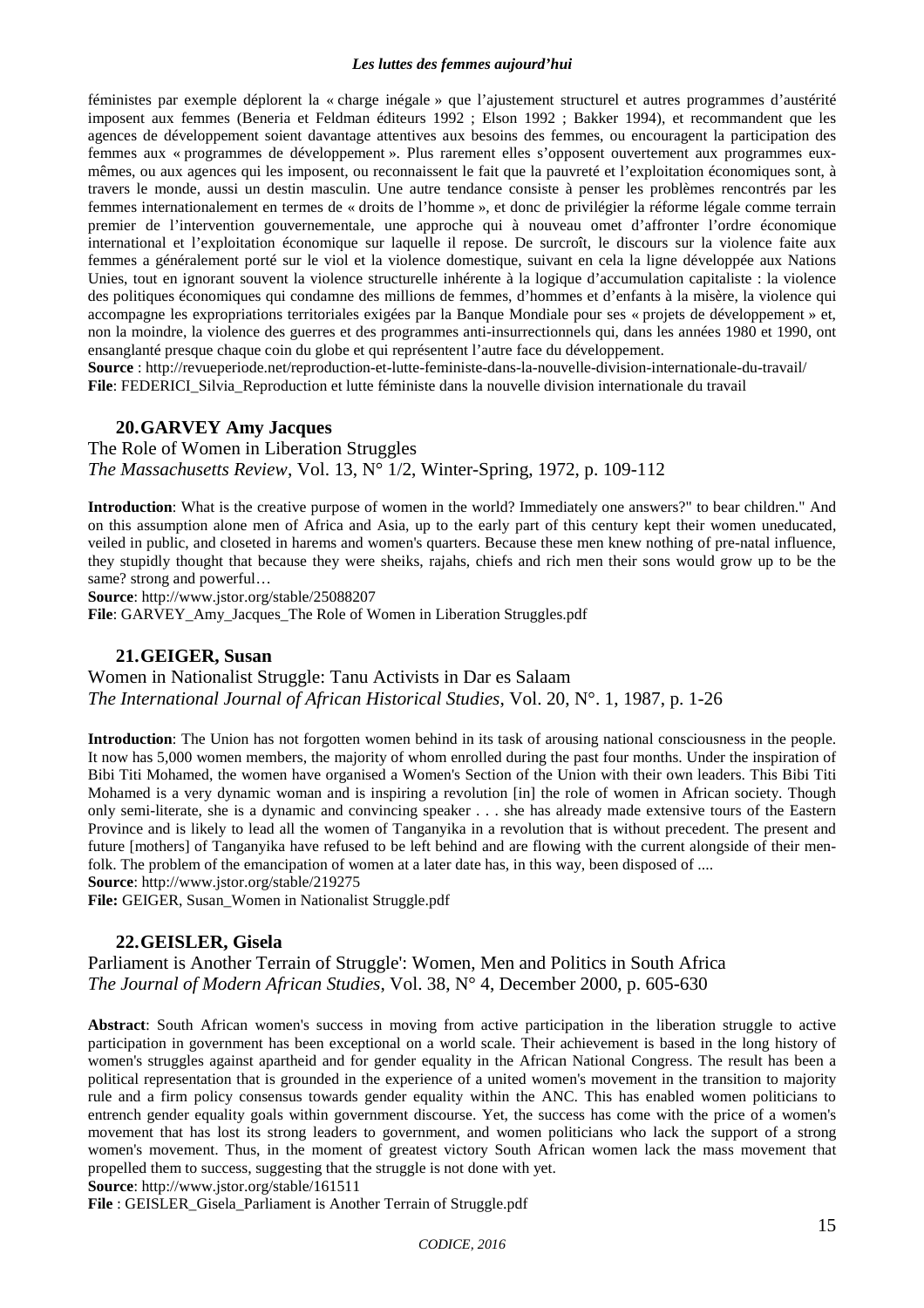## **23.GENGENBACH, Heidi**

#### 'I'll Bury You in the Border!': Women's Land Struggles in Post-War Facazisse (Magude District), Mozambique

*Journal of Southern African Studies*, Vol. 24, N° 1, Mar., 1998, p. 7-36

**Abstract**: As in many other areas of post-war Mozambique, the locality of Facazisse (in Magude District, Maputo Province) has experienced numerous forms of land conflict in the process of rural resettlement. The most serious tensions have emerged predominantly among female farmers, and surround the fairness of methods of land allocation, resentment of displaced people who refuse to give up borrowed land, and disputes over the proper location of boundaries between cultivated fields. This paper, based on participant-observation and interviews among women in Facazisse, argues that we cannot understand the significance of recent land struggles - either for rural social relations or for Mozambican land law reform - unless we examine them from a gendered cultural and historical perspective, relying on women's explanations of the meaning of changes in local land administration during the colonial and postcolonial periods. Women's oral testimony draws a sharp contrast between 'traditional' land administration (the 'ways of long ago'), when their responsibility for agriculture fostered a sense of 'cultivating community' among them, and gave women practical and ritual control over everyday land management, with the present system in Facazisse, in which the cumulative impact of colonial land alienation, new methods of land division, and wartime land distribution measures have drastically eroded women's authority, autonomy, and land-based kinship. The profound implications of these changes for rural women are already evident in the emergence of xifula witchcraft as a weapon in post-war land conflicts, and women's increasingly restrictive definitions of who does and does not belong to the 'cultivating community'. Women's current land conflicts, in other words, are also struggles over the gendered construction of community and authority in Facazisse, and over the continuing power of historical memory to shape the outcome of those struggles in women's favour.

**Source**: http://www.jstor.org/stable/2637446 **File**: GENGENBACH\_Heidi\_Ill Bury You in the Border.pdf

#### **24.GOLINI, Antonio**

The Mexico City Conference and the Population Issue *Genus*, Vol. 40, N° 3/4, 1984, p. 191-200

**Introduction**: The nine-day United Nations Second International Population Conference held in Mexico City from 6th to 14th August 1984 was run through with a mixture of demographic pseudo-problems and real demographic problems. And since the press and television concentrated mainly on the pseudo-problems, public opinion (and in part, political opinion) was sidetracked, and was not given an adequate account of the real demographic problems, and the solutions which Conference proposed for dealing with them. It might therefore be useful to clear away immediately two of the more dangerous pseudo-problems that on several occasions almost ruined the Conference, because of the political weight of the countries concerned with these issues, directly or indirectly. The first pseudo problem saw the U.S. and the Soviet Union at log? gearheads, while the U.S. and Israel confronted the Arab countries over the second… **Source**: http://www.jstor.org/stable/29788425

**File**: GOLINI\_Antonio\_The Mexico City Conference.pdf

#### **25.HAMILTON, Amy**

Warrior Marks: Female Genital Mutilation and the Sexual Blinding of Women *Off Our Backs*, Vol. 23, N° 11, December 1993, p. 2-3, 14-15, 21

**Introduction**: Rarely do documentary films move auditorium-size audiences to openly weep or spontaneously cheer, but this was the case in November during the Washington, D.C. premiere of Warrior Marks: Female Genital Mutilation and the Sexual Blinding of Women. Billed as "a gentle film on a harsh reality," Warrior Marks explores the subject of female genital mutilation, a tradition practiced on an estimated 100,000 of the world's women and girl children each year. The documentary, distributed by Women Make Movies, will be released to theatrical, semi theatrical and educational markets this month; simultaneous with the film's release is the publication of a compan ion book by the same name (Harcourt Brace & Company, \$24.95)... Stable URL: http://www.jstor.org/stable/25775877

HAMILTON\_Amy\_Warrior Marks.pdf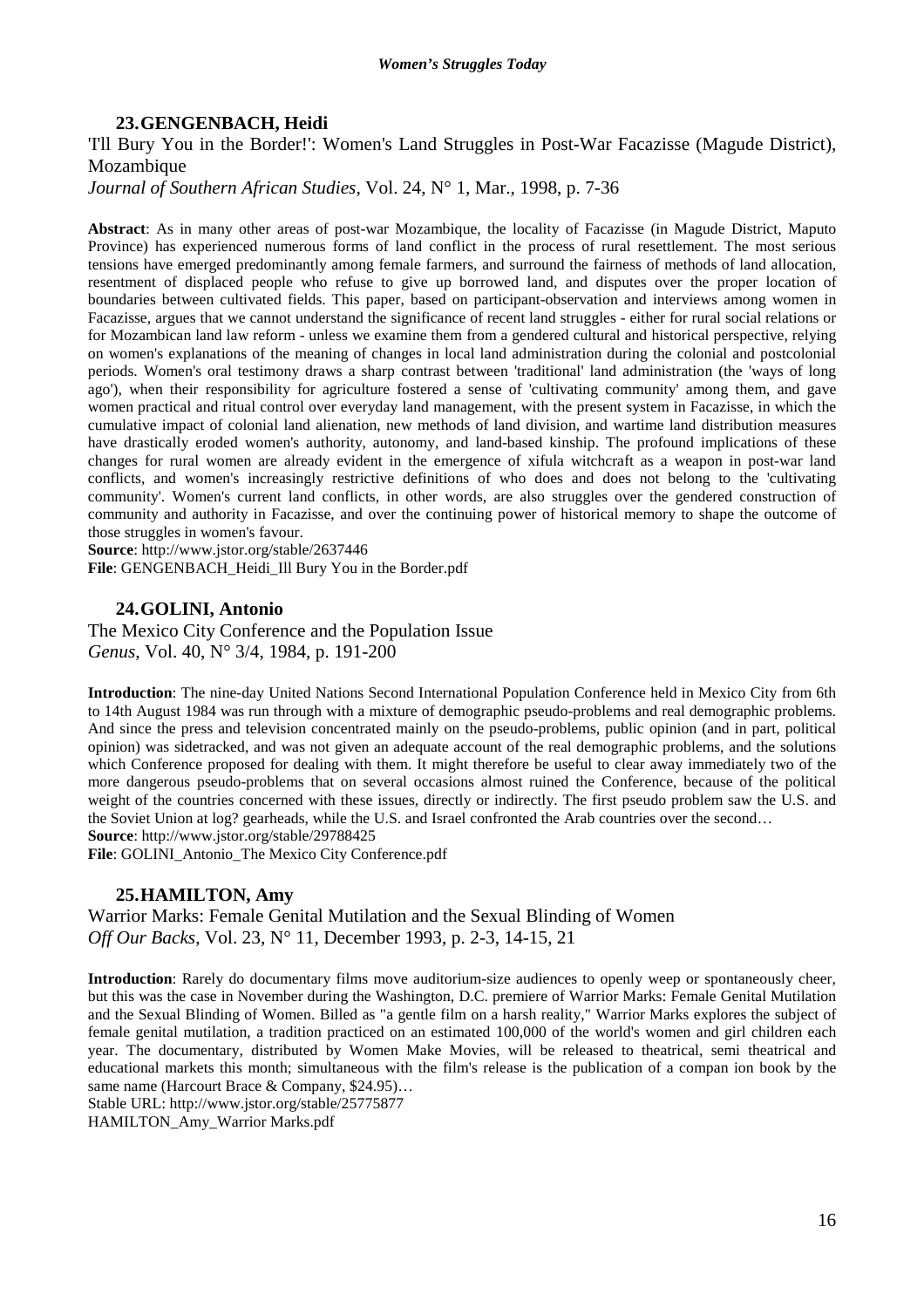## **26.HASSIM, Shireen**

From Presence to Power: Women's Citizenship in a New Democracy Agenda: Empowering Women for Gender Equity *Citizenship*, N° 40, 1999, p. 6-17

**Introduction**: Citizenship in South Africa has always been a politically charged notion. Alongside forced removals, detention without trial and compounds, the exclusion of black people from the electorate was an international symbol of the apartheid system. When all adults, regardless of race or gender, went to the polls on April 27, 1994, this signified the collective victories against apartheid. The formal establishment of democracy, however, was not the endpoint of political struggle. In South Africa, struggles for democracy carried the expectation that political change would facilitate the eradication of social and economic inequalities, including those of gender…

**Source**: http://www.jstor.org/stable/4066012

**File**: HASSIM Shireen\_From Presence to Power.pdf

## **27.INTERNATIONAL WOMEN'S YEAR: POPULATION AND THE MEXICO CONFERENCE**

Population and Development Review, Vol. 1, N° 2, Dec., 1975, p. 346-350 **Source**: http://www.jstor.org/stable/1972264 **File**: International Womens Year.pdf

#### **28.JACOBS Susie**

Women and Land Resettlement in Zimbabwe *Review of African Political Economy*, Vol. 10, p. 27-28, 1983

**Abstract**: Peasant demand for land is one of the crucial issues determining Zimbabwe's strategy for agrarian transformation. Yet women's demand for land has been ignored. Susie Jacobs traces the development of gender divisions in pre‐independence Zimbabwe and argues that current land resettlement models discriminate against women. Policies towards women are limited in scope and reinforce the domestic domain despite women's contribution to Zimbabwe's struggle. If a socialist strategy does not confront gender hierarchy, women's struggles will have to take on a new form.

**Source**: http://www.jstor.org/stable/pdf/4005598.pdf **File**: JACOBS\_Susie\_Women and Land Resettlement in Zimbabwe.pdf

#### **29.KIMBLE, Judy; UNTERHALTER, Elaine**

'We Opened the Road for You, You Must Go Forward': ANC Women's Struggles, 1912-1982 *Feminist Review*, N° 12, 1982, p. 11-35

**Introduction**: The oppressed peoples of South Africa have an outstanding record of courageous struggle and sacrifice, and a striking role has been played by women of all races, African, Coloured, Indian, as well as a small number of progressive whites. The activities of the African National Congress of South Africa (ANC ) form a major part of this history. To commemorate the struggles of the ANC, which is currently celebrating its seventieth anniversary, this article will attempt to situate the history of the ANC women's organisations within the context of a discussion of the relationship between women's emancipation and national liberation. By examining the theory and practice of the movement over seventy years, we will try to demonstrate how this relationship has been seen by the South African liberation movement…

**Source**: http://www.jstor.org/stable/1394879

**File**: KIMBLE\_Judy\_We Opened the Road for You.pdf

## **30.KOITA, Khadidiatou; LEVIN, Tobe**

Interview: Khadidiatou Koïta and the International Campaign to End Female Genital Mutilation (FGM) *The Women's Review of Books*, Vol. 29, N° 5, September / October 2012, p. 18-19

**Introduction**: Born in Senegal in 1959, Khadidiatou Ko'ita—known as Khady— I published her memoir Mutilee with Oh! Editions in Paris in 2005. The title, which means "mutilated," conveys Ko'ita's rage at the genital U excision that forever changed her world. An international best-seller, Mutilee was immediately translated into thirteen languages,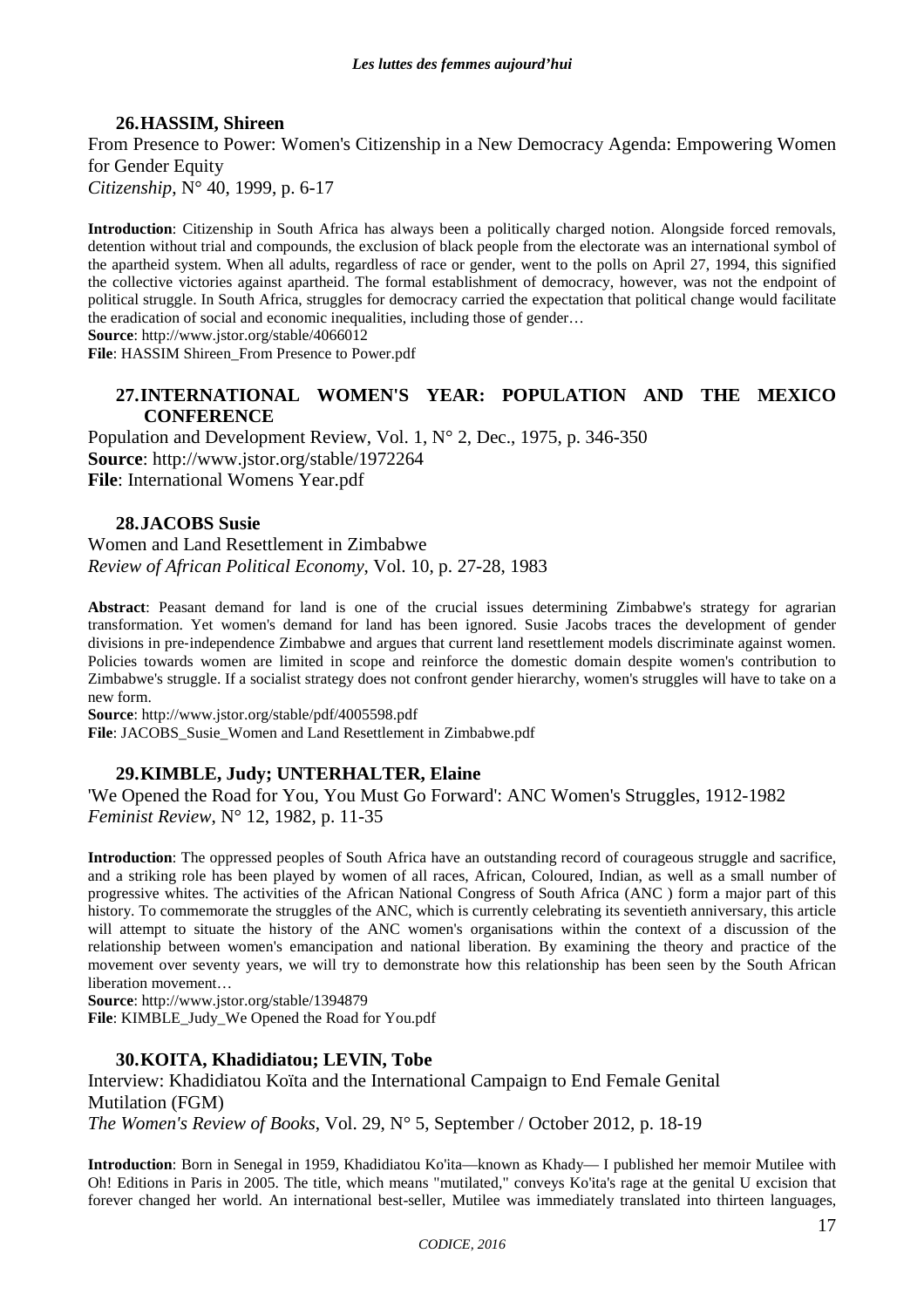including Mandarin, Japanese, and Russian—although not English. Ko'ita, who describes herself as an ordinary middleclass African girl, was excised at seven, married off at thirteen, and exiled to a Parisian tenement in a polygamous union. She allowed three of her daughters to be cut before the French Media sounded the alarm and inspired her to reject excision…

**Source**: http://www.jstor.org/stable/24430555

**File**: KOITA\_Khadidiatou\_Khadidiatou Koïta and the International Campaign.pdf

## **31.KUUMBA, M. Bahati**

Introduction: African Feminisms in Exile: Diasporan, Transnational and Transgressive Agenda: Empowering Women for Gender Equity *African Feminisms Three*, N° 58, 2003, p. 3-11

**Introduction**: The African woman experience, as it is expressed in all its particular locations, is and has been, intrinsically global and transnational in character The fact that I am a woman of African descent who was born, raised and is currently residing in the United States (US), in North America/the 'global North', deeply connects me to the centuries of dispersion, exile, displacement, trafficking and migration (both voluntary and involuntary) that have spread and connected African descendent women throughout the globe. My experience as an internally colonised subject in 'the belly of the beast' has informed and contoured my development as an African feminist. Growing up with activist parents, in a predominantly African-American community and observing the inequities that surrounded us in 'the land of the free', made the development of a race and class consciousness fairly easy. The feminism came much later and with greater struggle…

**Source**: http://www.jstor.org/stable/4548089 **File**: KUUMBA\_M. Bahati\_Introduction African Feminisms.pdf

## **32.LAMOUREUX, Diane**

La lutte pour le droit à l'avortement (1969-1981) *Revue d'histoire de l'Amérique française*, Vol. 37, n° 1, 1983, p. 81-90.

**Introduction** : La lutte pour le droit à l'avortement libre et gratuit a constitué une des principales manifestations publiques de l'existence d'un mouvement féministe au Québec. D'un côté, depuis 1969, la question de l'avortement a toujours été présente dans les préoccupations des courants les plus «radicaux» du mouvement. De l'autre, c'est en grande partie à travers la structuration d'un mouvement national pour la liberté d'avortement que les courants radicaux du féminisme ont pu se consolider en dehors de la région métropolitaine. Deux phénomènes méritent d'être examinés.

Le premier concerne la lutte elle-même. On pourrait y distinguer cinq phases: un service de référence dans l'attente de modifications législatives; une action défensive lorsque le fonctionnement du service de référence est entravé par la répression étatique; une mobilisation limitée; une extension des alliances; finalement, la pratique d'avortements par des militants féministes. Cette évolution est illustrée à travers l'expérience du mouvement montréalais.

**Source** : http://www.erudit.org/revue/haf/1983/v37/n1/304126ar.pdf **File** : LAMOUREUX\_Diane\_Lutte pour le droit à l'avortement.pdf

#### **33.LAMOUREUX, Diane**

Mouvement social et lutte des femmes *Sociologie et sociétés,* Vol.13, n° 2, octobre 1981, p. 131-138

**Résumé** : En quoi la sociologie des mouvements sociaux permet-elle d'analyser le mouvement des femmes? À partir d'une réflexion sur les problématiques développées par Manuel Castells et surtout Alain Touraine, cet article tente de cerner à la fois la notion de mouvement social et de l'appliquer à la réalité du mouvement féministe. Mais l'interrogation s'élargit au rapport qu'entretient la sociologie, et plus particulièrement la sociologie des mouvements sociaux, avec les luttes sociales. La sociologie se nourrit-elle des luttes sociales ou permet-elle d'en approfondir le contenu ? Peut-on codifier les pratiques sociales sans les occulter, du moins en partie ?

**Abstract** : In what measure does the sociology of social movements make it possible to analyze the women's movement? On the basis of reflections on analytical models set up by Manuel Castells and especially by Alain Touraine, this article attempts to outline the notion of social movements and to apply it to the reality of the feminist movement. This analysis is broadened, however, to include the relationship which sociology, and particularly the sociology of social movements, entertains with social struggles. Does sociology feed on social struggles or does it make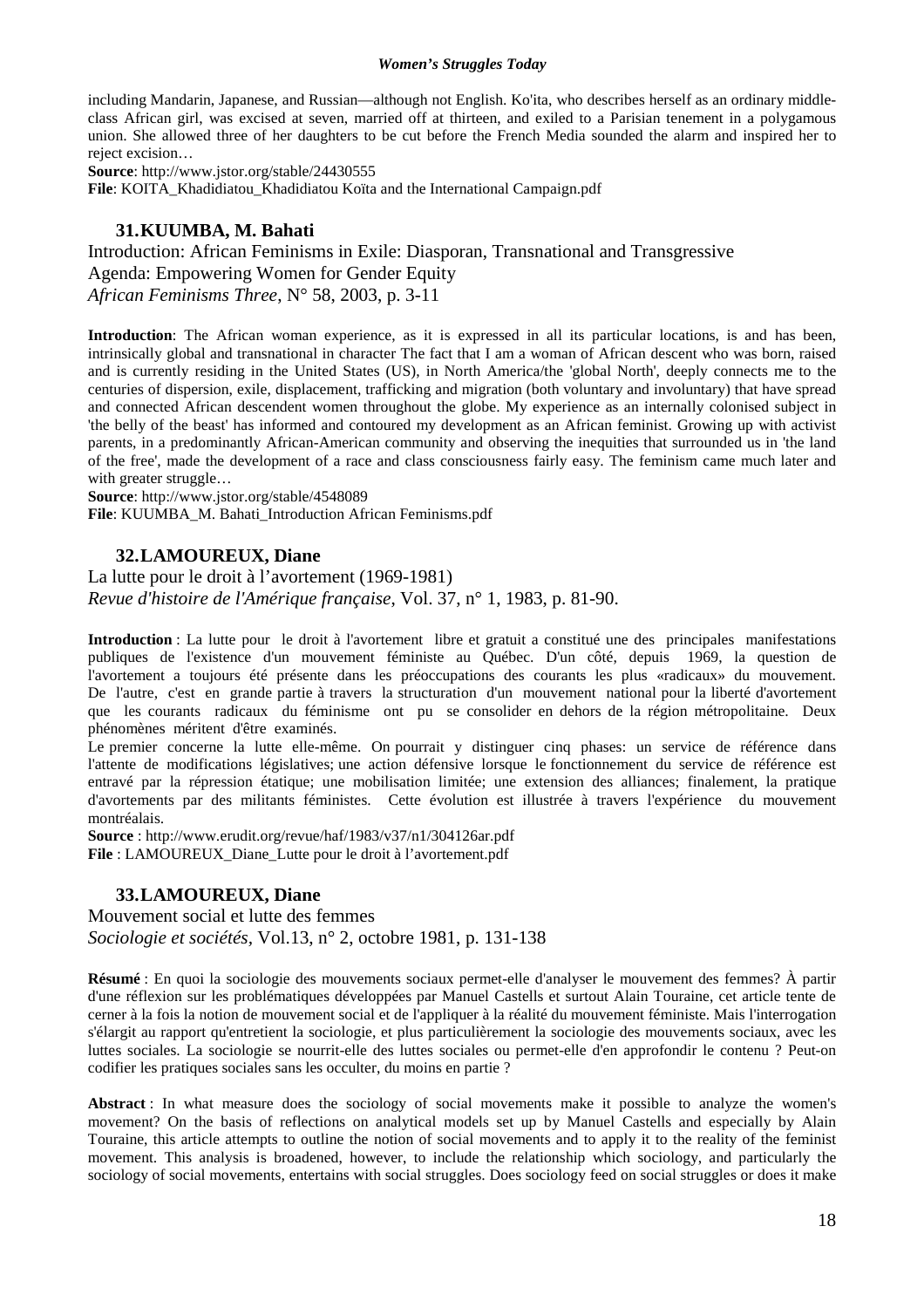#### *Les luttes des femmes aujourd'hui*

it possible to go deeper into the understanding of their contents? Is it possible to codify social practices without at least partially obscuring them ?

**Source** : http://id.erudit.org/iderudit/001407ar **File** : LAMOUREUX\_Diane**\_** Mouvement social et lutte des femmes

## **34.LUND, Francie**

Impressions: Conference on 'Women and Gender in Southern Africa' *Agenda: Empowering Women for Gender Equity*, N° 9, 1991, p. 20-23

**Introduction**: From 30January to 3 February 1991 The Gender Research Group at the University of Natal organised a conference on Women and Gender in Southern Africa. This was the first conference on women and gender to be held in South Africa. It brought together women and men from the entire Southern African region as well as Southern Africanists internationally. The conference generated much heated debate, and discussion continued long into the night. Agenda asked a number of participants to share their impressions of the conference…

**Source**: http://www.jstor.org/stable/4547946

**File**: LUND\_Francie\_Impressions Conference on Women and Gender.pdf

## **35.MASSON, Sabine**

Féminisme et mouvement antimondialisation *Nouvelles Questions Féministes*, Vol. 22, N° 3, 2003, p. 102-121

**Introduction** : Depuis quelques années, les mouvements antimondialisation1 marquent un renouveau des résistances radicales au capitalisme et à l'impérialisme. Ces mouvements apportent de nouvelles idées et de nouvelles formes d'organisation, qui rompent en partie avec les anciens modèles de lutte et reconstruisent des solidarités internationales. Mais d'où viennent ces luttes sociales que nous menons aujourd'hui? Sont-elles fondamentalement nouvelles ? Comment nous y intégrons-nous comme femmes, lesbiennes et féministes? Dans quelle mesure sont-elles plus sensibles à la critique féministe que les luttes sociales précédentes? Enfin, quel rapport entretiennent-elles avec le féminisme? Je lance ces questions pour partager avec vous un certain nombre de préoccupations qui me viennent à l'esprit depuis que je milite dans ces mouvements. Je pense en particulier au peu d'écrits qui analysent de manière conjointe le patriarcat et la mondialisation, à la relégation des femmes vers des espaces d'action et de parole peu visibles ou peu valorisés dans les mouvements, aux résistances à l'intégration de la perspective féministe, ainsi qu'à la déconnexion du féminisme avec ces mouvements et son éloignement d'une critique radicale du pouvoir…

**Source** : http://www.jstor.org/stable/40620094

**File**: MASSON\_Sabine\_Feminisme et mouvement antimondialisation.pdf

#### **36.MATI, Jacob Mwathi**

Social Movements and Socio-Political Change in Africa: The Ufungamano Initiative and Kenyan Constitutional Reform Struggles (1999-2005)

## *Voluntas: International Journal of Voluntary and Nonprofit Organizations*, Vol. 23, N° 1, March 2012, p. 63-84

**Abstract**: This article analyses the Ufungamano Initiative, a broad-based movement involved in constitutional reform struggles in Kenya. By analysing the rise, operations, achievements, and challenges of the Initiative, I argue that contemporary constitutional reform struggles in Kenya were societal responses to an avaricious political and economic class. It is further argued that the movement resulted from a fragmented elite consensus that widened political opportunities for contentious politics and therefore forced concessions for popular engagement in re-defining the relationship between the people and the political class. Ultimately, the Ufungamano Initiative's power eroded as a result of multiple competing parochial interests in the movement.

**Résumé :** Ce document analyse l'initiative d'Ufungamano, un mouvement offrant tout l'éventail de produits impliqué dans des luttes de réforme constitutionnelle au Kenya. En analysant l'élévation, les opérations, les accomplissements et les défis de l'initiative, j'argue du fait que les luttes contemporaines de réforme constitutionnelle au Kenya étaient des réponses sociales à une classe politique et économique avare. On lui discute en outre que le mouvement a résulté d'un consensus réduit en fragments d'élite qui a élargi des occasions politiques pour la politique controversable et a donc forcé des concessions pour l'enclenchement populaire en redéfinissant le rapport entre les personnes et la classe politique. Finalement, la puissance de l'initiative d'Ufungamano érodée en raison des intérêts paroissiaux de concurrence de multiple dans le mouvement.

**Source**: http://www.jstor.org/stable/41427513

**File**: MATI\_Jacob Mwathi\_Social Movements and Socio-Political Change in Africa.pdf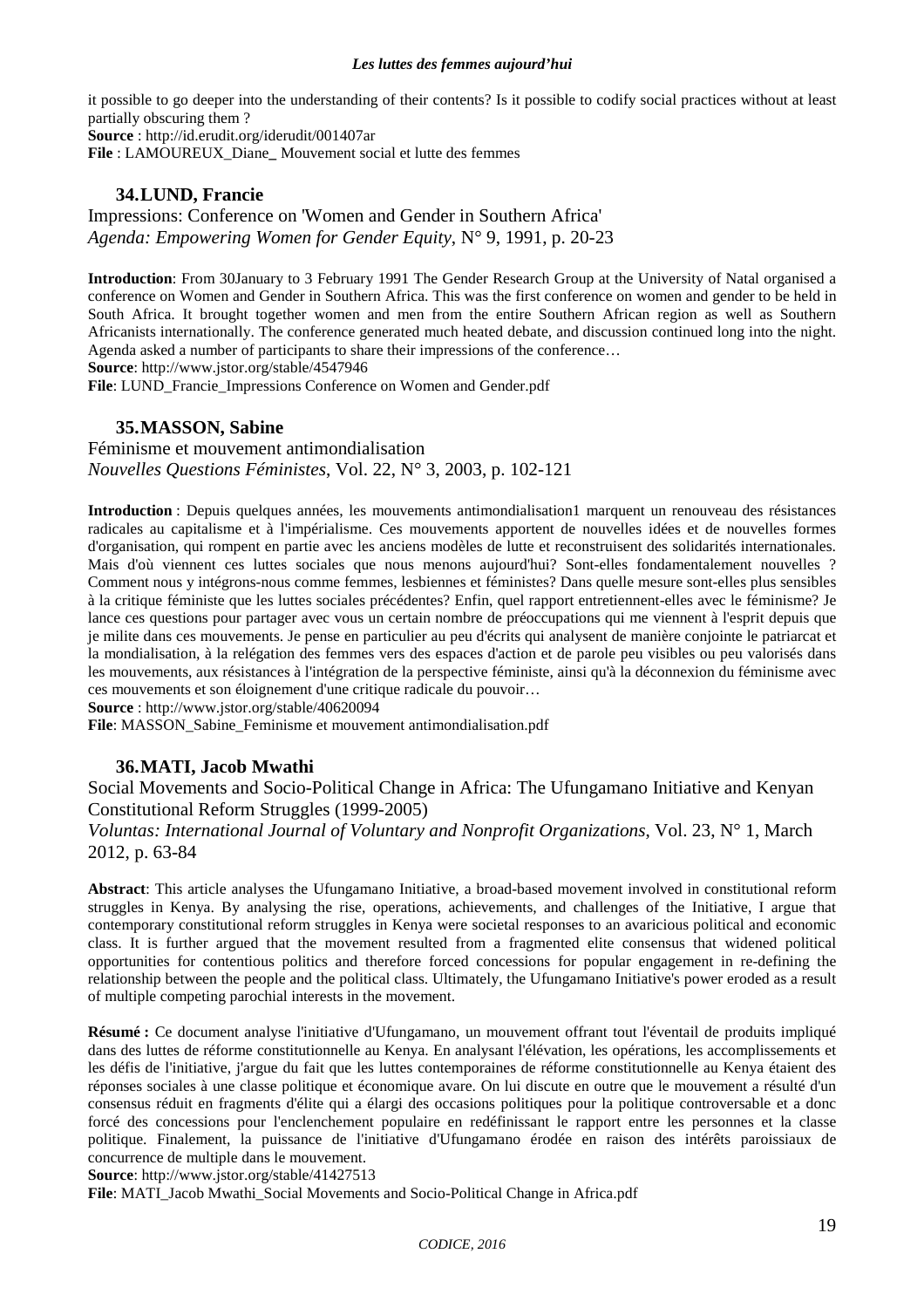## **37.MATTELART, Michèle**

Femmes et medias : retour sur une problématique *Réseaux*, Vol. 4, N° 120, 2003, p. 23-51

**Résumé**: En adoptant le ton de l'engagement personnel, l'auteure met en scène les différentes phases qui ont marqué l'évolution des recherches critiques sur « Femmes et médias ». Elle souligne, d'entrée de jeu, les carences qui caractérisent la France en ce domaine. Construire la légitimité de ce champ s'est avéré difficile dans tous les contextes. Cependant la formation de certains courants, tel celui des Cultural Studies, a considérablement favorisé son éclosion en Grande-Bretagne et son extension dans le monde. Le souci est ici de se situer aux points de rencontre des histoires de deux débats: celui qui se livre, à partir des années 1960-1970, à l'intérieur des théories et des pratiques féministes, et celui qui, dans les mêmes années, commence à mobiliser la théorie critique des médias. Ce champ de recherches où se manifestent aujourd'hui les ambiguïtés du post-modernisme et du post-féminisme est, en dépit de dérives notoires, riche d'un foisonnement de questions, sur l'avenir des disciplines notamment.

**Abstract**: In a tone of personal engagement, the author describes the different phases that have marked the history of critical research on "Women and media". She highlights France's shortcomings in this field, an area where legitimacy has proved difficult to construct in all contexts. The formation of certain research strands, such as Cultural Studies, has nevertheless facilitated its development in Britain and its extension throughout the world. The author seeks here to identify the common points in the histories of two debates: one that emerged in the sixties and seventies within feminist theories and practices, and another that started to mobilize critical theory of the media during the same period. This research field, where the ambiguities of post-modernism and post-feminism are currently becoming apparent, is characterized by a proliferation of questions, especially on the future of disciplines. **Source** : www.cairn.info/revue-reseaux-2003-4-page-23.htm.

## **38.MI YUNG YOON**

Explaining Women's Legislative Representation in Sub-Saharan Africa Legislative Studies Quarterly, Vol. 29, N° 3, August 2004, p. 447-468

**Abstract**: This study examines the relative impacts of social, economic, cultural, and political determinants on women's legislative representation in sub-Saharan Africa by using an ordinary least squares multiple regression model. Under study are sub- Saharan African countries that held democratic legislative elections between January 1990 and June 30, 2001. Only the latest election in each country is included for analysis. My study finds that patriarchal culture, proportional representation systems, and gender quotas are statistically significant. This study, by focusing on sub-Saharan Africa, fills a gap in the extant literature, which has focused on women's legislative representation in advanced industrialized democracies

**Source**: http://www.jstor.org/stable/3598562

**File**: Mi Yung Yoon\_ Explaining Women's Legislative Representation.pdf

## **39.NGWENA, Charles G.**

Inscribing Abortion as a Human Right: Significance of the Protocol on the Rights of Women in Africa

*Human Rights Quarterly*, Vol. 32, N° 4, November 2010, p. 783-864

**Introduction**: The Protocol to the African Charter on Human and Peoples' Rights on the Rights of Women in Africa (the Protocol) is primarily the initiative of civil society. Nongovernmental organizations (NGOs) working to promote women's agency in Africa, with the strong backing of the African Commission on Human and Peoples' Rights, were pivotal in making a case for the Protocol as well as in galvanizing momentum towards its adoption.3 The Protocol, was adopted at Maputo by the African Union in 2003, pursuant to Article 66 of the African Charter on Human and Peoples' Rights (African Charter). Admittedly, the Protocol is not without shortcomings or above criticism. At the same time, its gender focus has been welcomed as an important supplement to the African Charter, and a significant step forward in the advancement of women's human rights on the African continent. Indeed, some commentators have lauded the Protocol, describing it as standard-setting, innovative, and even radical, not least because in certain areas it charts new pathways in conceptualizing women's rights…

**Source**: http://www.jstor.org/stable/40930337

**File**: NGWENA\_Charles G\_ Inscribing Abortion as a Human Right.pdf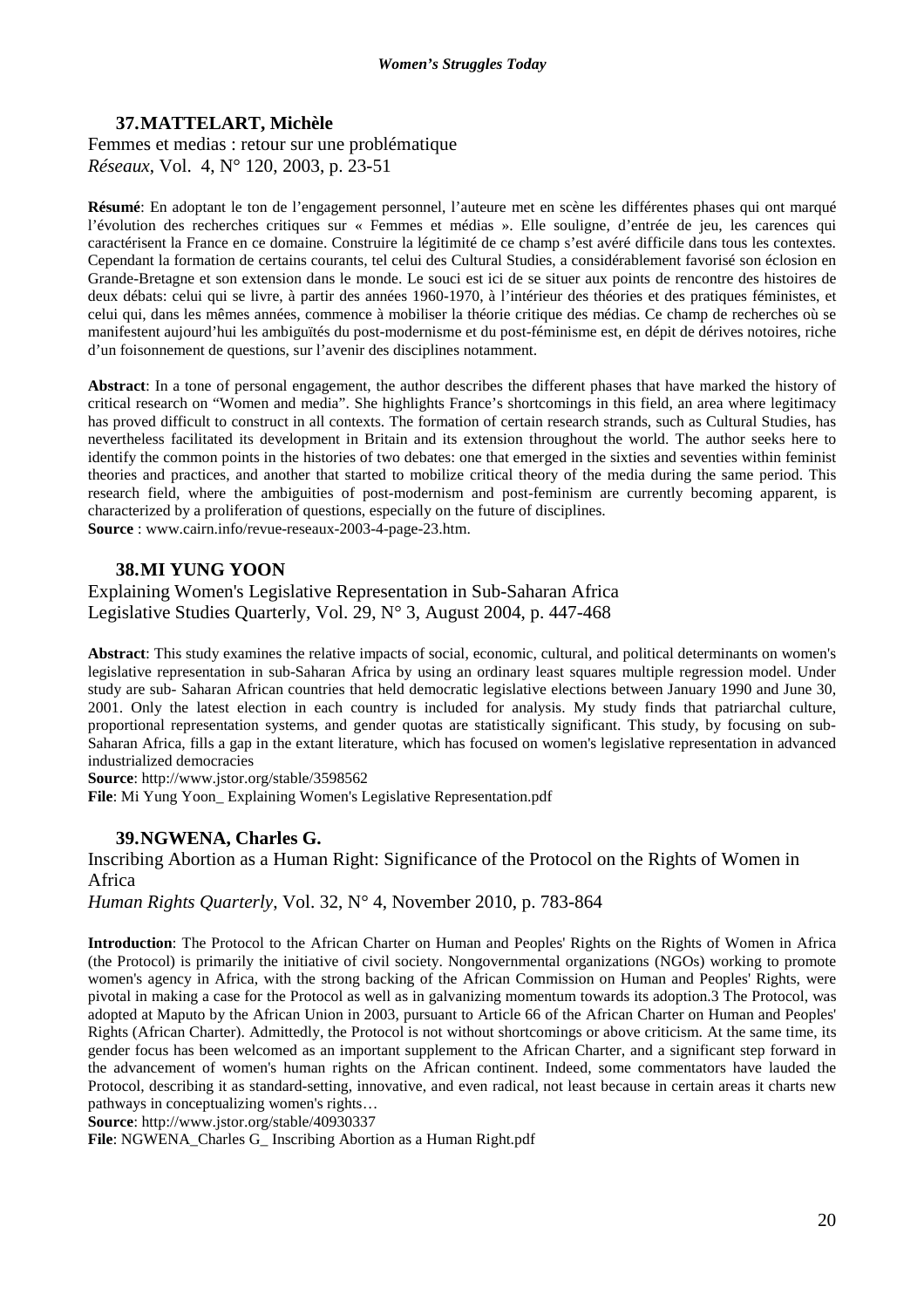## **40.ORMEROD, Beverly; VOLET, Jean-Marie**

Ecrits autobiographiques et engagement: le cas des Africaines d'expression française The French Review, Vol. 69, N° 3, February 1996, p. 426-444

**Introduction** : De nombreux livres ont été écrits sur les femmes de l'Afrique contemporaine mais bien peu de ces témoignages ont été le fruit d'une réflexion des intéressées basée sur leurs propres choix ou sur un façonnement du discours littéraire relatant leur expérience sans intermédiaire. Au nombre des ouvrages publiés par des femmes 6crivains francophones de l'Afrique sub-saharienne, nous n'avons relevé qu'une dizaine de textes dont l'intention autobiographique affichée ouvertement par l'auteur dans le paratexte (titre, couverture, introduction...) ou dans l'épitexte (interview de l'auteur...). Certains textes nous auront sans doute échappe, mais le petit nombre de ceux qui nous sont connus-et qui représentent probable- ment une large proportion de ceux qui ont été publiés--représente un cor- pus valant la peine d'être examine, surtout si l'on souscrit à l'idée que le pacte autobiographique, en contraste avec le pacte romanesque, exige de l'auteur qu'il cherche à témoigner-avec plus ou moins d'honnêteté et de bonne foi-du vécu, du vrai, du "réel". Alors que les personnages romanesques semblent pouvoir être l'objet de toutes les dissections et de toutes les manipulations de la part de l'auteur et du lecteur, le personnage autobiographique qui occupe le centre de la narration tout comme la pléiade de parents et de connaissances qui l'entoure exigent, semble-t-il, une attitude autoriale et lectorale sinon moins critique du moins plus respectueuse, différente en tout cas'. Dans les pages qui suivent, l'attrait du témoignage d'un certain nombre de femmes oubliées par l'Histoire, et leur engagement politique et social l'emporteront tout d'abord sur le besoin indispensable de déterminer dans quelle mesure les auteurs prennent un certain nombre de libertés par rapport au pacte autobiographique. Ce sera la problématique soulevée dans la deuxième partie de cette étude. Dans quelle mesure les contradictions et les inconsistances d'un discours influence, du moins en partie, par l'imaginaire et domino par des choix personnels arbitraires, en limitent-elles la portée et en trahissent-elles l'esprit? … **Source**: http://www.jstor.org/stable/396492

**File**: ORMEROD\_Beverley\_Ecrits autobiographiques et engagement.pdf

## **41.PATEL, Leila**

South African Women's Struggles in the 1980's *Agenda: Empowering Women for Gender Equity*, N° 2, 1988, p. 28-35

**Introduction**: Women's organisations which stand for a non-racial and democratic South Africa have grown and consolidated in all regions of the country. Women's organisations have contributed significantly to mass organisation and mobilisation. However, their contribution has gone unnoticed and has been poorly documented compared to other forms of mass organisation. This paper attempts in a small way to redress this imbalance. The women's organisations referred to in this paper see themselves as following a rich tradition of organising and mobilising women against class exploitation and national and sexual oppression. They have adopted the position on women's emancipation in the struggle for liberation which was developed by women in the Federation of South African Women (FSAW) in the 1950s…

**Source**: http://www.jstor.org/stable/4065688

**File**: PATEL\_Leila\_South African Women's Struggles in the 1980s.pdf

#### **42.PEREIRA, Charmaine**

Configuring "Global," "National," and "Local" in Governance Agendas and Women's Struggles in Nigeria

*Social Research*, Vol. 69, N° 3, Fall 2002, p. 781-804

**Introduction**: Globalization - the apparent integration of the world into a single economic space through the redistribution of labor and capital across the political boundaries of nation-states - is often represented as an inevitable and irreversible phase of capitalism. The globalization of production and consumption by transna- tional corporations, actively assisted by the international financial institutions (the IMF and the World Bank) and the World Trade Organization, is generally viewed as a force that transforms all the economic, political, and cultural forms it encounters. This account of globalization has no doubt been persuasive, but its weaknesses are also increasingly apparent. Scholars have con- tested the insistence that this force determines all others and that there is no alternative (e.g., Zeleza, 2002; Bergeron, 2001)…

**Source**: http://www.jstor.org/stable/40971573

**File** : PEREIRA\_Charmaine\_Configuring Global National.pdf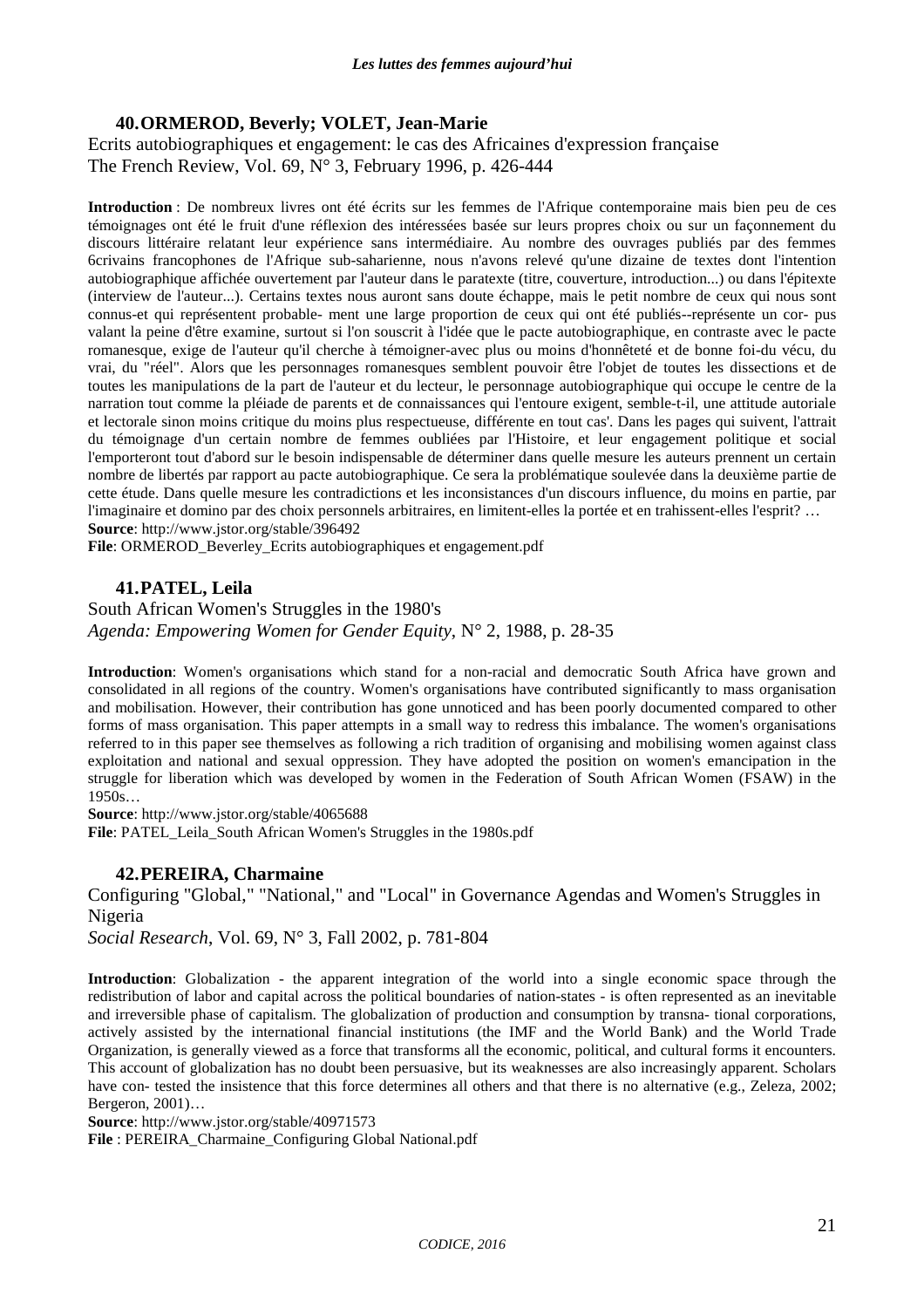#### **43.RAY, R.; KORTEWEG, A.C.**

Women's Movements in the Third World: Identity, Mobilization, and Autonomy *Annual Review of Sociology*, Vol. 25, 1999, p. 47-71

**Abstract**: Sociology has paid insufficient attention to third world women's movements. In this review, for which we draw upon a variety of interdisciplinary sources, we focus on three questions: the issue of women's interests; the conditions under which women mobilize-particularly the effects of democratization, nationalist, religious, and socialist movements; and the issue of state and organizational autonomy. We argue that the concept of a political opportunity structure inadequately captures the role that states in the third world play in determining the possibilities of third world women's movements. We call for more comparative work with a focus on the local rather than on the macro level. This will help us to better understand both the ways in which women's collective identities and interests are constructed and the ideological and material conditions under which mobilizations actually take place.

**Source**: http://www.jstor.org/stable/223497

**File:** RAY\_R\_Womens Movements in the Third World.pdf

#### **44.ROBERTS, Pepe**

Feminism in Africa: Feminism and Africa *Review of African Political Economy*, N° 27/28, 1983, p. 175-184

**Abstract**: The articles in this issue are not the first in ROAPE to be addressed directly to the issue of gender and women's struggles in Africa. Nevertheless, coverage has at best been occasional and until now no opportunity has been taken to reflect on the impact that feminist analysis has had upon the debates current at the time when ROAPE was founded. Nor has there been any reflection upon the similarities and differences between women's demands in the west, the nature of which have been implicit in some of the articles which have been published, and the struggles and demands of women in Africa. The feminist movement in the west has been accused of racism, that is to say that it has failed to recognise the different historical experience of black women compared to that of white women and has been aggressive towards their cultural values and struggles for freedom as black women.

**Source**: Stable URL: http://www.jstor.org/stable/4005612

**File**: ROBERTS\_Pepe\_Feminism in Africa Feminism and Africa.pdf

#### **45.ROUADJIA, Ahmed**

La lutte des femmes laïques en Algérie *Confluences Méditerranée. Vol.* 4, N°59, 2006, p. 125-132

**Résumé** : Le Code de la famille adopté par l'Assemblée nationale populaire en juin 1984 et signé par le président de la République, Chadli Bendjedid, a été le point de départ de la cristallisation de la lutte des féministes en Algérie. C'est à partir de ce moment que des femmes se constituent en association pour réclamer son abrogation et la fin de l'hégémonie de l'Union nationale des femmes algériennes (UNFA), inféodée au FLN.

**Source** : http://www.confluences-mediterranee.com/IMG/pdf/2707.rouadjia.pdf **File** : ROUADJIA\_Ahmed\_Lutte des femmes Laiques en Algerie.pdf

#### **46.SABAH Chaïb**

Femmes immigrées et travail salarié *Les cahiers du CEDREF*, 2008

**Introduction** : La question du travail (et avec elle, de l'éducation) des femmes a constitué un levier majeur pour les études féministes, la politique de reconnaissance des femmes en tant que catégorie sociale, et comme instrument privilégié de transformation sociale des rapports sociaux entre les sexes. La production de connaissances commencée à propos des femmes a induit autant la restitution des mondes vécus par elles que la réhabilitation de la place et de la part qu'elles ont prises dans la construction des destins nationaux. Or, l'histoire des femmes immigrées n'est pas aisée à écrire car elle se trouve à la croisée d'espaces et d'historiographies multiples. Force est de constater que l'histoire des femmes émigrées-immigrées constitue encore le point aveugle des histoires écrites (et non écrites) des femmes des sociétés d'accueil et d'origine : les rapports entretenus dans les deux espaces avec les premières, particulièrement lorsqu'une histoire coloniale a scellé en son temps leur destin (Coquery-Vidrovich, 1994), sont empreints de positions idéologiques et de déni d'histoire. Si les femmes sont objets de manipulations multiples en quelque lieu qu'il soit, la production de savoirs indépendants, transversaux et interdisciplinaires paraît un enjeu plus crucial encore, s'agissant de l'objet d'étude mineur et miné que sont les femmes émigrées. **Source** : URL : http://cedref.revues.org/587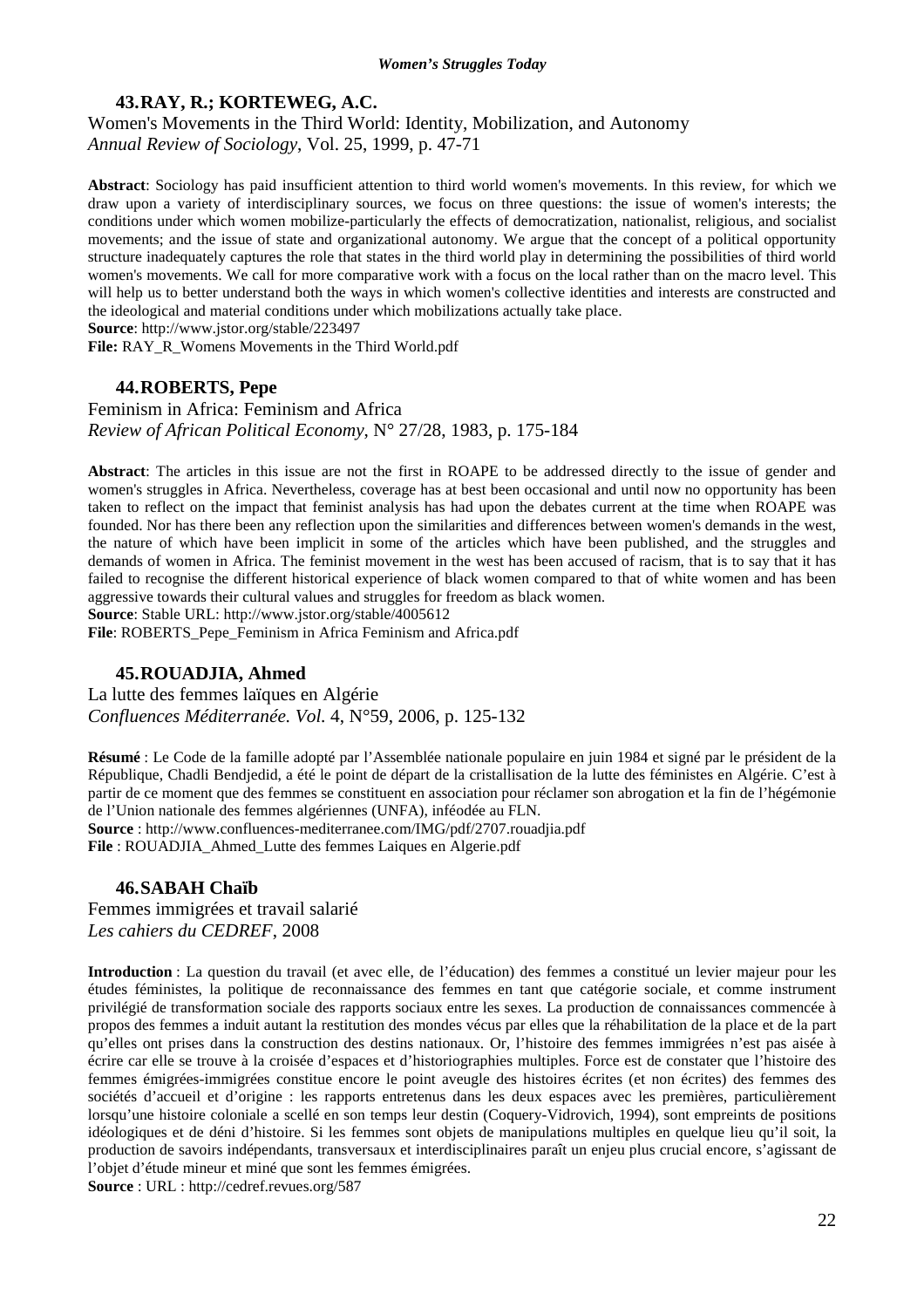## **47.SALO, Elaine**

Gendered Citizenship, Race and Women's Differentiated Access to Power in the New South Africa *Agenda: Empowering Women for Gender Equity*, N° 72, 2007, p. 187-196

**Introduction**: Agenda has come of age - and in 20 years, the articles published in the journal have closely reflected the gendered issues that have surfaced in the country. The Agenda journal was the initiative of a Natal-based1 women's collective whose scholar-activist members were located across the academy and civil society organisations. The first issue of Agenda was launched in 1987 amidst a national State of Emergency as social protests against the state were intensified. Agenda played a key role in shaping the conceptual tools and the subjects of South African feminisms, providing the space to reflect upon the centrality of women and gender in the struggle for citizenship and democracy… **Source**: http://www.jstor.org/stable/27739296

**File**: SALO\_Elaine\_Gendered Citizenship Race.pdf

## **48.SASSON-LEVY, Orna; LEVY, Yagil; LOMSKY-FEDER, Edna**

Women Breaking the Silence: Military Service, Gender, and Antiwar Protest *Gender and Society*, Vol. 25, N° 6, 2011, p. 740–763

**Abstract**: This paper analyzes how military service can be a source of women s antiwar voices, using the Israeli case of "Women Breaking the Silence" (WBS). WBS is a collection of testimonies from Israeli women ex-soldiers who have served in the Occupied Palestinian Territories. The WBS testimonies change the nature of women's antiwar protest by offering anew, paradoxical source of symbolic legitimacy for women s antiwar discourse from the gendered marginalized position of "outsiders within " the military. From this contradictory standpoint, the women soldiers offer a critical gendered voice, which focuses on criticism of the combat masculinity and gendered identification with the Palestinian "other". While they reaffirm the republican ethos that grants political dominance to male soldiers, they also deconstruct the image of hegemonic masculinity as the emblem of the nation and undermine gendered militarized norms.

**Source**: http://www.jstor.org/stable/23212198 **File**: **SASSON-LEVY\_Orna\_**Women Breaking the Silence.pdf

## **49.SCHILLER, Nina Glick; FAIST, Thomas**

Introduction: Migration, Development, and Social Transformation *Social Analysis: The International Journal of Social and Cultural Practice*, Vol. 53, N° 3, Winter 2009, p. 1-13

**Introduction**: How should scholars interested in social analysis approach the topic of migration and development, and with what analytical tools, conceptual framework, or political stance? The topic of migration and development is becoming an important field of study, yet these questions are too rarely asked. In this special section, "Migration, Development, and Transnationalization: A Critical Stance," all six authors, each in his or her own way, and from various intellectual and disciplinary starting points, argue that the assumptions and paradigms underlying the study of the asymmetrical but mutual transfers of resources that accompany migration are deeply flawed and continue to reflect the interests of the global North, the most powerful states, and the globe-spanning institutions that serve their interests. The articles explore the role that contradictory discourses about migration are playing as modes of explanation for growing inequalities and an expanding global regime of militarized surveillance. Moreover, the articles provide useful alternative perspectives to the current received wisdom about the relationship between migration and development… **Source**: http://www.jstor.org/stable/23182381

**File**: SCHILLER\_Nina Glick\_Migration Development and Social Transformation.pdf

#### **50.SILKIN, Trish**

Women in Struggle: Eritrea *Third World Quarterly*, Vol. 5, N° 4, Oct., 1983, p. 909-914

**Abstract**: Opposition to Ethiopia's military regime has increasingly taken the form of national movements against the Amhara ruling group which dominates today as it did under imperial rule. This became particularly evident after the Derg I (military council) crushed class-based forms of organisation, such as the trade unions (in 1975) and petty bourgeois parties with a socialist programme (in 1976 and 1977). The demands of the movements for national liberation vary from different degrees of local autonomy to independence (in the case of the Eritrean People's Liberation Front). It is the latter case of Eritrea which is dealt with here, as it is the transformation of that struggle from simple nationalism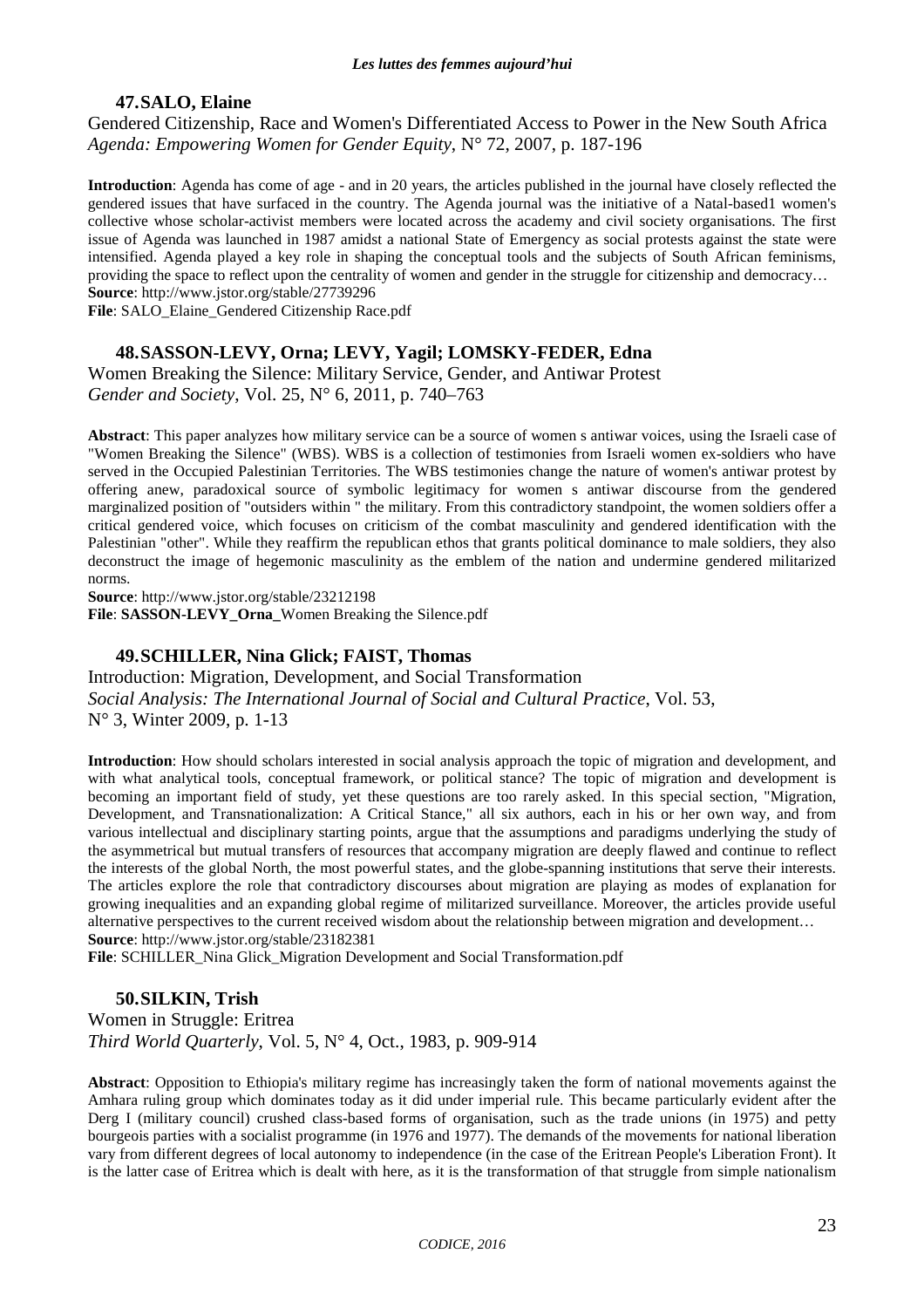to socialism, with a particular focus on the position of women, which distinguishes it from some of the other national movements in Ethiopia.

**Source**: http://www.jstor.org/stable/3990832 **File**: SILKIN\_Trish\_Women in Struggle Eritrea.pdf

## **51.SKALLI, Loubna H.**

Constructing Arab Female Leadership Lessons from the Moroccan Media *Gender and Society*, Vol. 25, N° 4, 2011, p. 473–495

Abstract: How the Arab media construct Middle Eastern women as political actors, frame their leadership roles, and narrate their activities to the public are important questions largely ignored in the growing scholarship on women's political participation in the Middle East and North Africa (MENA). Drawing on Nancy Fraser's reflections on the politics of recognition and distribution (2007), I examine the construction of women's leadership in Morocco during the four-month period leading to the local elections of June 2009. Analysis of1,738 news items from five print media sources reveals that the "symbolic annihilation " of political women, a thesis traditionally applied to Western contexts, is disturbingly robust in Morocco. The Moroccan case alerts us that institutional mechanisms supporting women's leadership might begin to address gender biases in the distribution of political power, but they do not guarantee the recognition of gender equality in the cultural sphere of knowledge production and opinion formation. Struggles over gender equity in Morocco and elsewhere in MENA should engage more fully with the politics of recognition given the disjuncture between women's leadership competences and achievements and the dominant ideological frames constructing women's leadership.

Source: http://www.jstor.org/stable/pdf/23044207.pdf File: SKALLI\_ Loubna H\_Constructing Arab Female Leadership.pdf

## **52.SLATER, Rachel**

Using Life Histories to Explore Change: Women's Urban Struggles in Cape Town, South Africa *Gender and Development*, Vol. 8, N° 2, Jul., 2000, p. 38-46

**Abstract**: This article examines the lives of four women who live in Cape Town, South Africa. Age and stage in the life cycle determined their ability to make a living in Cape Town, to survive shocking outbreaks of violence in the Crossroads squatter camp in 1983, and to avoid arrest under the 'pass laws' of the apartheid era. It shows how useful investigating people's life histories can be in developing understanding of the way in which their freedom to act is both constrained, and supported, by their context.

**Source**: http://www.jstor.org/stable/4030472

**File**: SLATER Rachel\_Using Life Histories to Explore Change.pdf

#### **53.Solidarity with the Women's Struggle in Algeria (SWASWA)**

*Review of African Political Economy*, Vol. 22, N° 66, December 1995, p. 595-596 **Source**: http://www.jstor.org/stable/4006310 **File**: Solidarity\_Algeria.pdf

## **54.SOW, Fatou**

Présence continue des femmes africaines dans l'histoire *Présence Africaine, Nouvelle série*, N° 175/177, 2006, p. 19-22

Introduction : Je ne reviendrai pas sur tout ce qu'on a dit de l'invisibilité des femmes au 1er Congrès des écrivains et artistes noirs de 1956, mais elles étaient assuré- ment présentes en chair et en os dans les allées de ce Congrès, même si elles n'étaient qu'en filigrane de ce qui s'est discuté là-bas. Comme à l'accoutumée toute la vérité n'était pas dite sur leur présence non pas à côté mais en même temps que les hommes dans les luttes pour la liberté des années 1930, 1940, 1950 qui est le temps dont parlent ces intellectuels et artistes noirs. C'est vrai que nous les exhumons régulièrement et pour cela je citerai simplement deux ouvrages très récents : l'un, Femmes de V ombre et grandes royales de Jacqueline Sorel et Simone Pierron-Gomis dont j'ai eu le privilège d'écrire la préface, et celui, plus récent, Reines d'Afrique et héroïnes de la diaspora noire de Sylvia Serbin qui est assise ici. Je tiens réellement à féliciter leur merveilleuse plume. Mais cette mise à l'ombre des femmes rappelle à chacune d'entre nous des expériences privées ou publiques que les femmes se sont évertuées à dissiper ces trente dernières années, notamment, où elles ont eu à relever des défis extraordinaires à tous les niveaux. Il y a cinquante ans en 1956, les femmes africaines étaient présentes. Elles ne tenaient certes pas la plume, mais elles se sont investies physiquement et mentalement dans ces luttes anticoloniales au cœur des débats du 1er Congrès. Elles ont soutenu les nouveaux leaders, les pères de l'indépendance. Femmes rurales et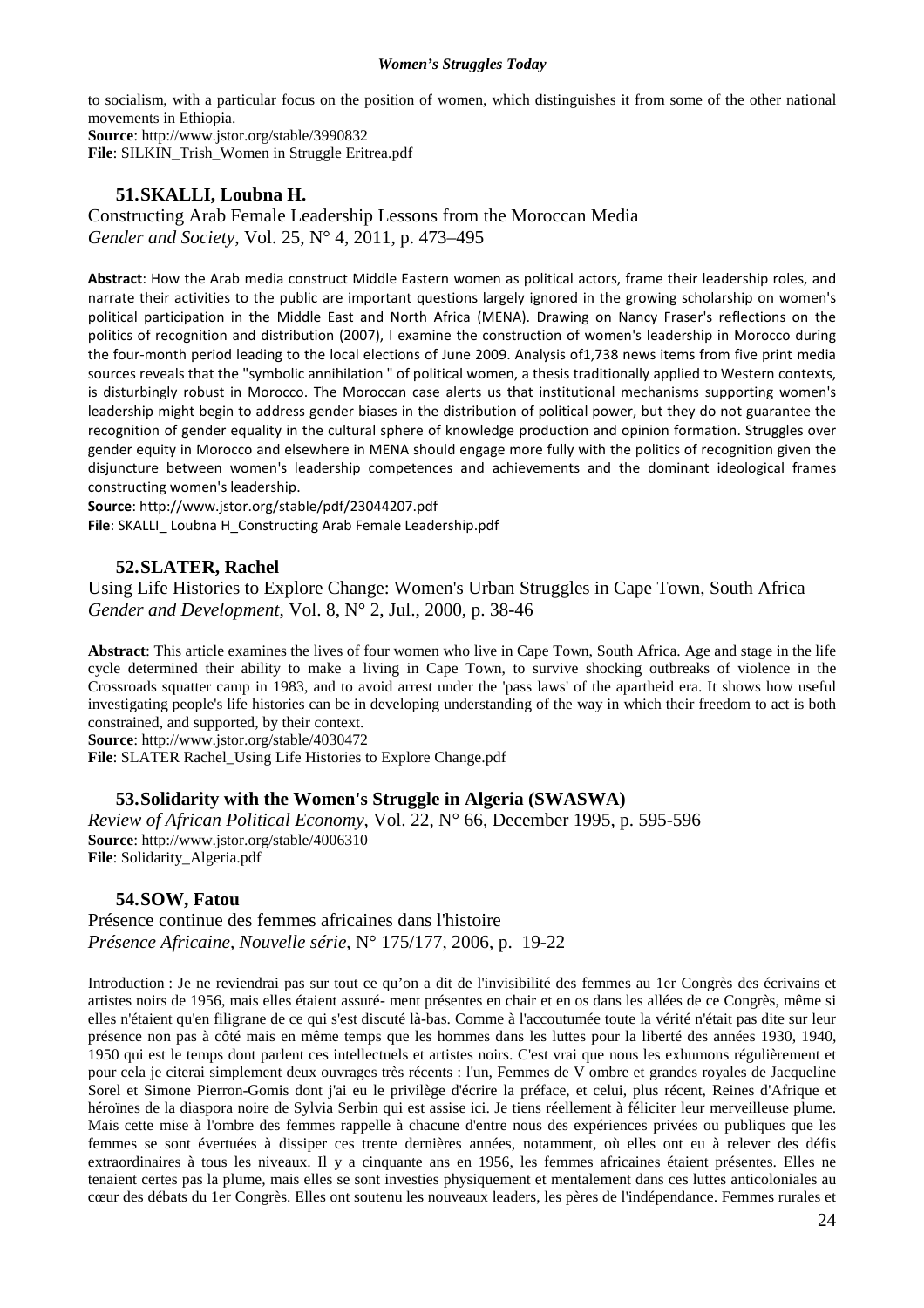#### *Les luttes des femmes aujourd'hui*

urbaines, femmes des classes moyennes et classes populaires, comme femmes de l'élite, elles ont constitué ensemble l'arrière-garde des partis politiques. Qui ne se souvient des commerçantes légendaires du golfe du Bénin, qui de Accra à Lagos, de Cotonou à Lomé, ont combattu les règles coercitives imposées à leurs affaires par l'administration coloniale aussi bien britannique que française? Qui ne se souvient de celles qui ont soutenu et financé les leaders qu'étaient Kwame Nkrumah, Sylvain Olympio, Sékou Touré, Modibo Keita? Qui ne s'en souvient?...

**Source** : http://www.jstor.org/stable/pdf/43617567.pdf

**File** : SOW\_Fatou\_Presence continue des femmes africaines dans l'histoire.pdf

## **55.SOW, Fatou**

Mouvements féministes en Afrique *Revue Tiers Monde*, N° 209, janvier-mars 2012, p. 145-160

**Introduction** : Étudiante à l'université de Dakar, dans les premières années de l'indépendance, Fatou Sow entre au CNRS et mène à bien une carrière de chercheure en sociologie, après une thèse sur les élites sénégalaises et, plus tard, une habilitation à diriger des recherches. Progressivement, ses échanges scientifiques avec des collègues d'autres pays l'amènent à s'intéresser aux études sociologiques sur les femmes dans les pays africains et elle devient une militante féministe convaincue. Parallèlement à ses activités de recherche et d'enseignement à l'université Cheikh Anta Diop, à Dakar, elle contribue, en 1994, à la création d'un Institut annuel sur le genre au Conseil pour le développement des sciences sociales en Afrique (Codesria), pour former les chercheurs africains aux questions du genre. Elle y a également dirigé, avec Ayesha M. Imam et Amina Marna, l'ouvrage Engendering African Social Sciences (Codesria, 1997), traduit et publié sous le titre Sexe, genre et société, Engendrer les sciences sociales africaines (Karthala, 2004). À partir de 1998, elle mène de front une carrière d'enseignante à Dakar et de chercheure au CNRS, à l'Université Paris Diderot, dans le laboratoire « Société en développement dans l'espace et dans le temps » (Sedet) fondé par Catherine Coquery-Vidrovitch. En 1999, elle organise, toujours à Dakar, le deuxième colloque de la recherche féministe francophone, dont les actes sont publiés sous le titre La recherche féministe francophone. Langue, identités et enjeux (Karthala 2009). Les partenariats qu'elle a développés avec des universités américaines et africaines au tournant des années 1990 lui ont permis de tisser des liens efficaces entre féministes africaines des deux aires linguistiques, francophone et anglophone. Elle a exercé des responsabilités dans plusieurs réseaux féministes, notamment comme coordinatrice pour l'Afrique francophone de « Development Alternatives for Women in a New Era » (DAWN)..

**Source**: http://www.jstor.org/stable/23593747

**File** : SOW\_Fatou\_Mouvements Feministes en Afrique.pdf

## **56.TAMALE, Sylvia**

Think Globally, Act Locally: Using International Treaties for Women's Empowerment in East Africa

*Agenda: Empowering Women for Gender Equity*, N°. 50, 2001, p. 97-104

**Abstract**: Women activists in Africa need to develop innovative ways to use international treaties and instruments in a way that strengthens domestic guarantees of equality for women in their countries writes SYLVIA TAMALE. She looks at the ways in which two such instruments, CEDAW and the Banjul Charter, have been used to advance women's empowerment

**Source**: http://www.jstor.org/stable/4066411

**File** : TAMALE\_Sylvia\_Think Globally Act Locally.pdf

## **57.UNITED NATIONS INTERNATIONAL WOMEN'S CONFERENCE IN NAIROBI, KENYA**

*A Black Scholar Report*, Vol. 16, No. 2, March/April 1985, p. 2-3

**Introduction**: Preparations are underway around the world for a July 1985 international gathering of women in Nairobi, Kenya to assess the achievements of the past ten years and develop strategies for the future. As part of the United Nations Decade for Women (1976-1985), black and progressive U.S. women have been organizing to attend Forum '85, a conference sponsored by the Conference of Non-Governmental Organi- zations (NGO), an international formation of 200 groups that have consultative status on the U.N. Economic and Social Council. Forum '85 will focus on women's problems in the fields of employment, health and education, with special emphasis on the concerns of rural women. While the official U.N. conference is open only to delegates appointed by governments or their official agencies, Forum '85 is open to a broad array of women interested in the outcome of the Nairobi proceedings. Positions taken at the forum can be passed on for consideration and adoption at the U.N. Conference…

**Source**: http://www.jstor.org/stable/41067152 **File**: UN\_Black Scholar Report.pdf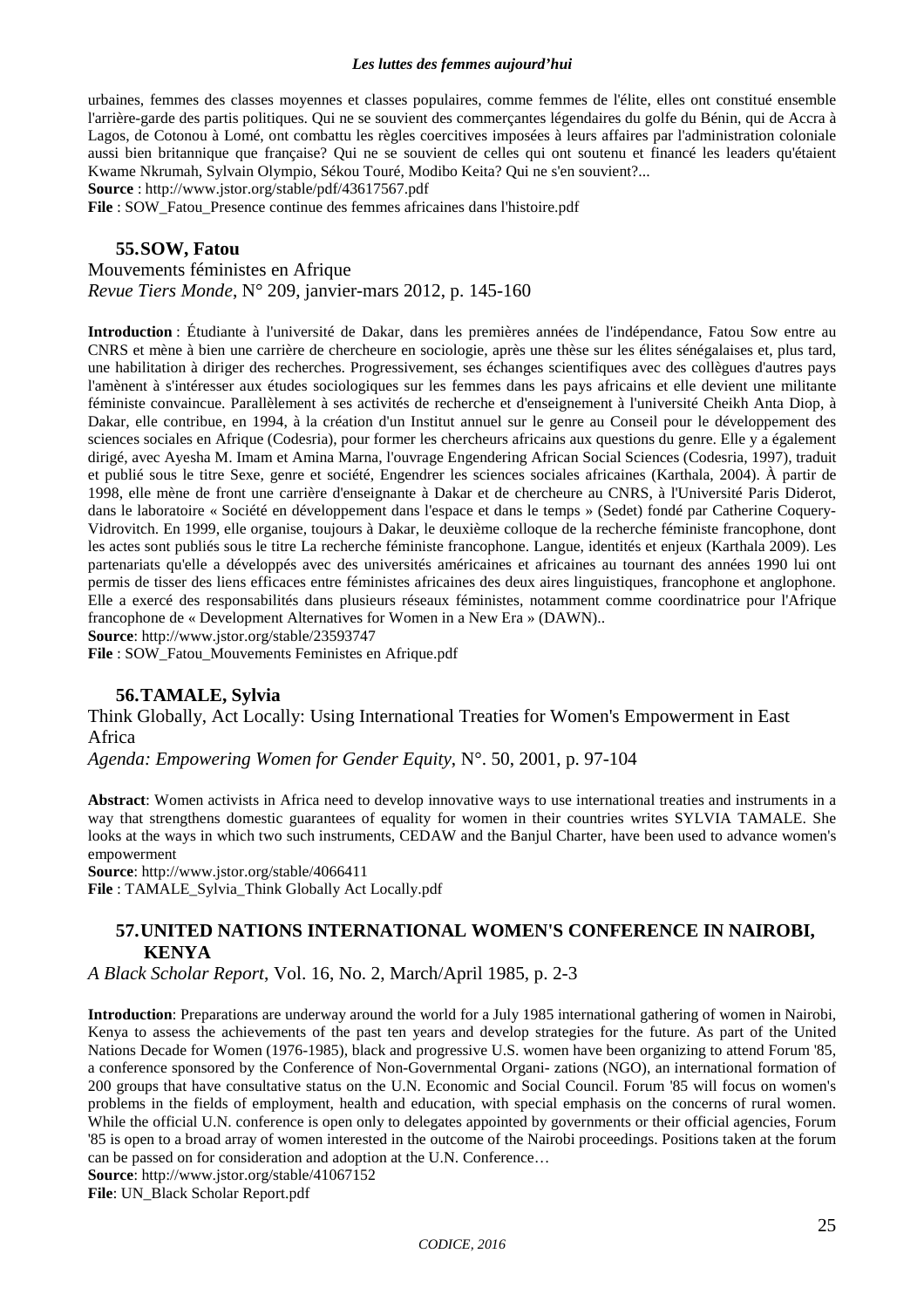#### **58.UNRISD, Geneva**

Egalité des sexes : en quête de justice dans un monde d'inégalités Geneva: UNRISD, 2005. - 334 p.

**Préface**: La Quatrième Conférence mondiale sur les femmes, tenue en septembre 1995 à Beijing, a marqué un temps fort dans l'action que mène la communauté internationale pour faire progresser les droits fondamentaux des femmes dans tous les domaines. Dix ans après, de nombreux acteurs du monde entier examinent les résultats obtenus au cours de la décennie. Le fait que les débats de la communauté internationale sur certaines questions très pressantes et très controversées de notre époque—libéralisation économique, démocratisation et réforme de la gouvernance, identité et conflits—ne sont pas éclairés de façon systématique par les connaissances qui émanent des travaux et études sur la problématique hommes-femmes a motivé l'élaboration du présent rapport. Au moment où les organisations et les chercheurs—au sein du système des Nations Unies et ailleurs—qui étudient la progression de l'égalité des sexes dans le monde, préparaient l'évaluation "Beijing plus dix" fixée pour 2005 par l'Assemblée générale de l'ONU (session de juin 2000), il a semblé judicieux de publier un rapport de recherche qui comblerait cette lacune. L'UNRISD, institut de recherche autonome du système des Nations Unies, qui a un programme de recherche permanent sur la place des femmes dans le développement, était bien placé pour apporter une contribution utile à ce processus de réflexion et de débat en traitant de questions difficiles et controversées qui préoccupent actuellement beaucoup d'habitants de la planète. Dans ce but, non seulement les recherches passées et actuelles de l'Institut ont été mises à profit mais encore de nombreux universitaires féministes de différents pays et régions, du Sud en particulier, ont été chargés de préparer des documents d'information. Leurs travaux ont considérablement enrichi le contenu du rapport… **Source**:

http://www.unrisd.org/80256B3C005BCCF9/httpNetITFramePDF?ReadForm&parentunid=57A6F3B204BC6CF7C125 7129005B5008&parentdoctype=book&netitpath=80256B3C005BCCF9/%28httpAuxPages%29/57A6F3B204BC6CF7 C1257129005B5008/\$file/gender%20report-fr.pdf

**File**:UNRISD\_Egalite des sexes.pdf

## **59.UNRISD, Geneva**

Gender Equality: Striving for Justice in an Unequal World Geneva: UNRISD, 2005. - 336 p.

**Abstract** : Ten years on from the Fourth World Conference on Women in Beijing, the question being posed by many women's organizations across the world is, how much has been achieved in the past decade ? For those involved in the search for gender equality this is an important question to ask, but by no means an easy one to answer.

The task of evaluating progress in gender equality poses many challenges. The standard indicators of income and wellbeing offer some guidance, but a proper and grounded assessment demands much more than they alone can provide. The challenge lies not only in developing an adequate analytic approach, but in understanding that the terms of engagement may themselves be questioned. What counts as progress is often a contested field in which there are competing visions of "the good society", and of women's place within it. The concept of progress has itself undergone revision and qualification, along with the realization that the complex process of social change does not follow a uniform path and offers few guaranteed outcomes. Social and economic development may not always enlarge the realm of human freedom, o ris the idea of "development" always, or simply, associated with one version of modernity. **Source**:

http://www.unrisd.org/80256B3C005BCCF9/%28httpPublications%29/1FF4AC64C1894EAAC1256FA3005E7201?O penDocument

## **60.UNTERHALTER\_Elaine**

Women in Struggle: South Africa *Third World Quarterly*, Vol. 5, N° 4, Oct., 1983, p. 886-893

**Introduction**: Ideological change as well as concrete change was clear from discussions one could hear in homes and workshops, and in debates about the objectives of the GUPW. In a 1980 GUPW seminar papers were presented on women's health, education employment, and on personal status laws, and, in March 1982, a leading Fateh gave an interview to al-Hadaf,'9 in which she said:

We can't have laws for Palestinians everywhere, but really, as a revolution, we can have some civil laws applied to those who are part of our institutions. Here I make a self-criticism of us as the GUPW. We have a responsibility to really start to struggle on this level, to make studies and present a programme to the leadership and the PNC… **Source**: http://www.jstor.org/stable/3990829

**File**: Elaine UNTERHALTER\_Elaine\_Women in Struggle: South Africa.pdf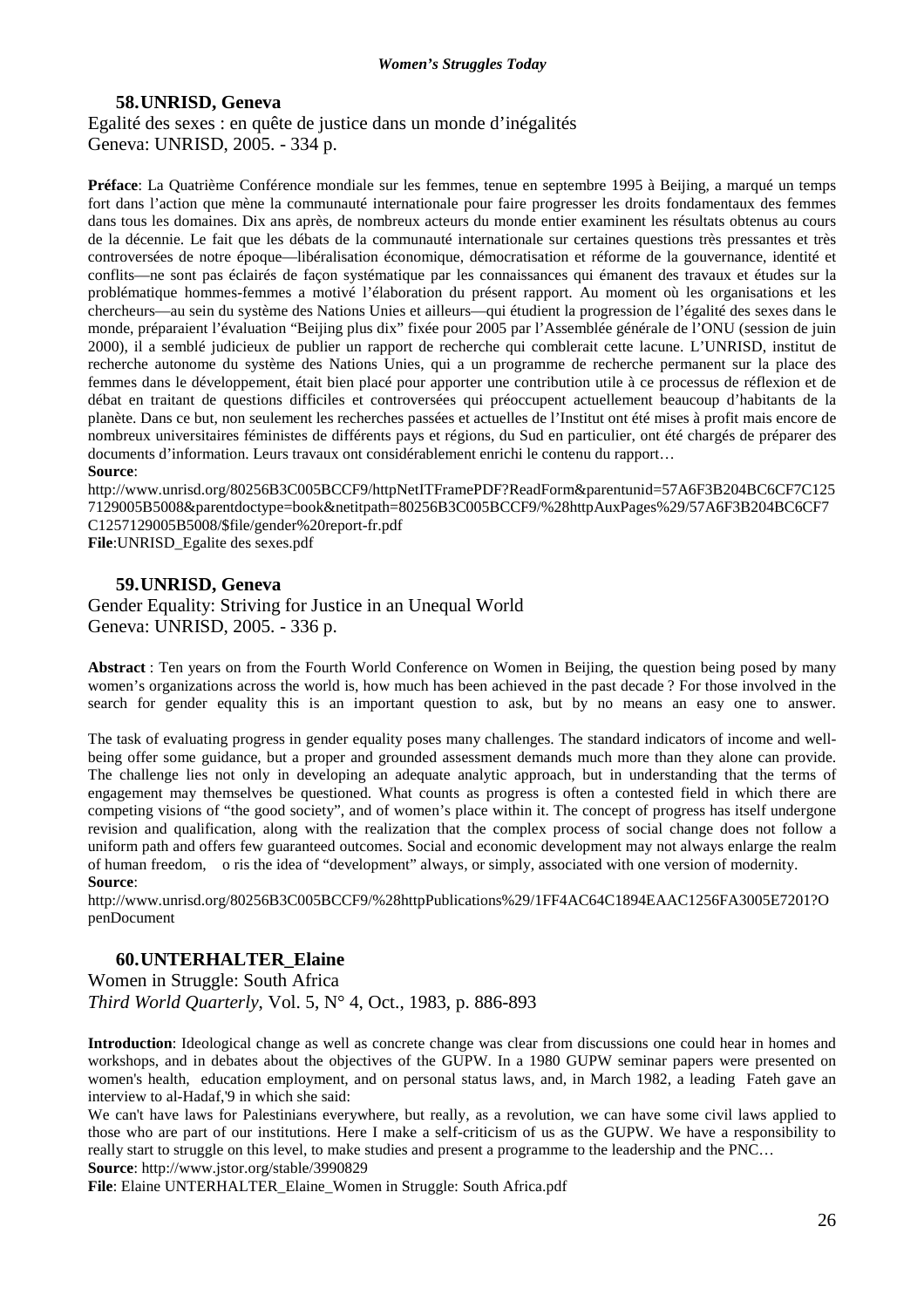## **61.URDANG, Stephanie**

The women's struggle within a national liberation movement *Off Our Backs*, Vol. 5, N° 3, March 1975, p. 8-9

**Introduction**: I visited Guinea-Bissau for four weeks while the war against Portuguese colonialism was still in progress and spent another four with PAIGC in the Republic of Guinea and Senegal during April, May, June last year. The people of Guinea-Bissau, under the leadership of the African Party for the Independence of Guinea and Cape Verde (PAIGC), fought a highly successful war of liberation for eleven and a half years. The war ended in victory after the coup overthrowing the half-century Salazar dictatorship in Portugal in April 1974. By September, Portugal had recognized its independence, proclaimed a year earlier. PAIGC, whose leader Amilcar Cabral was assassinated at the beginning of 1973, had by this stage liberated two-thirds of the country and established the fundamentals of a state through its intensive program of social and national reconstruction. The need for the liberation of women was viewed as a vital part of the revolution and was integrated into the program of the Party from the very beginning. The focus of my visit was to look at how this is manifested in practice. ..

**Source**: http://www.jstor.org/stable/25772160

**File**: URDANG, Stephanie\_The womens struggle within a national liberation movement.pdf

## **62.URDANG, Stephanie**

Fighting Two Colonialisms: The Women's Struggle in Guinea-Bissau *African Studies Review*, Vol. 18, N° 3, December 1975, p. 29-34

**Introduction**: The sixties will be remembered as the decade of independence for most of Africa, independence won for the most part at the negotiating table. All too frequently the parties negotiating on behalf of African countries were a carefully cultivated elite who simply replaced the colonial administrators and set the stage for the growth of neocolonialism, coups, and counter coups. Unlike Britain and France, Portugal, until its 1974 revolution, refused to relinquish its colonies in Africa-Guinea-Bissau, Mozambique, and Angola.1 Guinea-Bissau, a small country on the west coast of Africa, had been a colony of Portugal for 500 years. For most of this period the relationship was one of trading. Portugal was not interested in political control so long as it had access to slaves and other goods. But with the "scramble for Africa" at the end of the nineteenth century, Portugal changed its attitude. Africa was being greedily divided up by the imperial powers and Portugal realized that unless it entrenched its presence and took political control, it might lose out altogether. With the coming to power of Salazar and a fascist dictatorship in Portugal in 1926, the control became both brutal and complete…

**Source**: http://www.jstor.org/stable/523719

**File**: URDANG\_Stephanie\_Fighting Two Colonialisms.pdf

## **63.WOLBRECHT, Christina; CAMPBELL, David E.**

Leading by Example: Female Members of Parliament as Political Role Models *American Journal of Political Science*, Vol. 51, N° 4, Oct., 2007, p. 921-939

**Abstract**: One argument advanced in favor of descriptive representation is that female politicians serve as role models, inspiring other women to political activity. While previous research finds female role models affect women's psychological engagement, few studies report an impact on women's active participation, and none have done so in cross-national research. Our work also is the first to consider whether the impact offemale role models is, as the term implies, greater among the young. Using three cross-national datasets, we find that where there are more female members of parliament (MPs), adolescent girls are more likely to discuss politics with friends and to intend to participate in politics as adults, and adult women are more likely to discuss and participate in politics. The presence offemale MPs registers the same effect on political discussion regardless of age, but the impact on women's political activity is far greater among the young than the old.

**Source**: http://www.jstor.org/stable/4620108

**File**: WOLBRECHT\_Christina\_Leading by Example Female Members of Parliament.pdf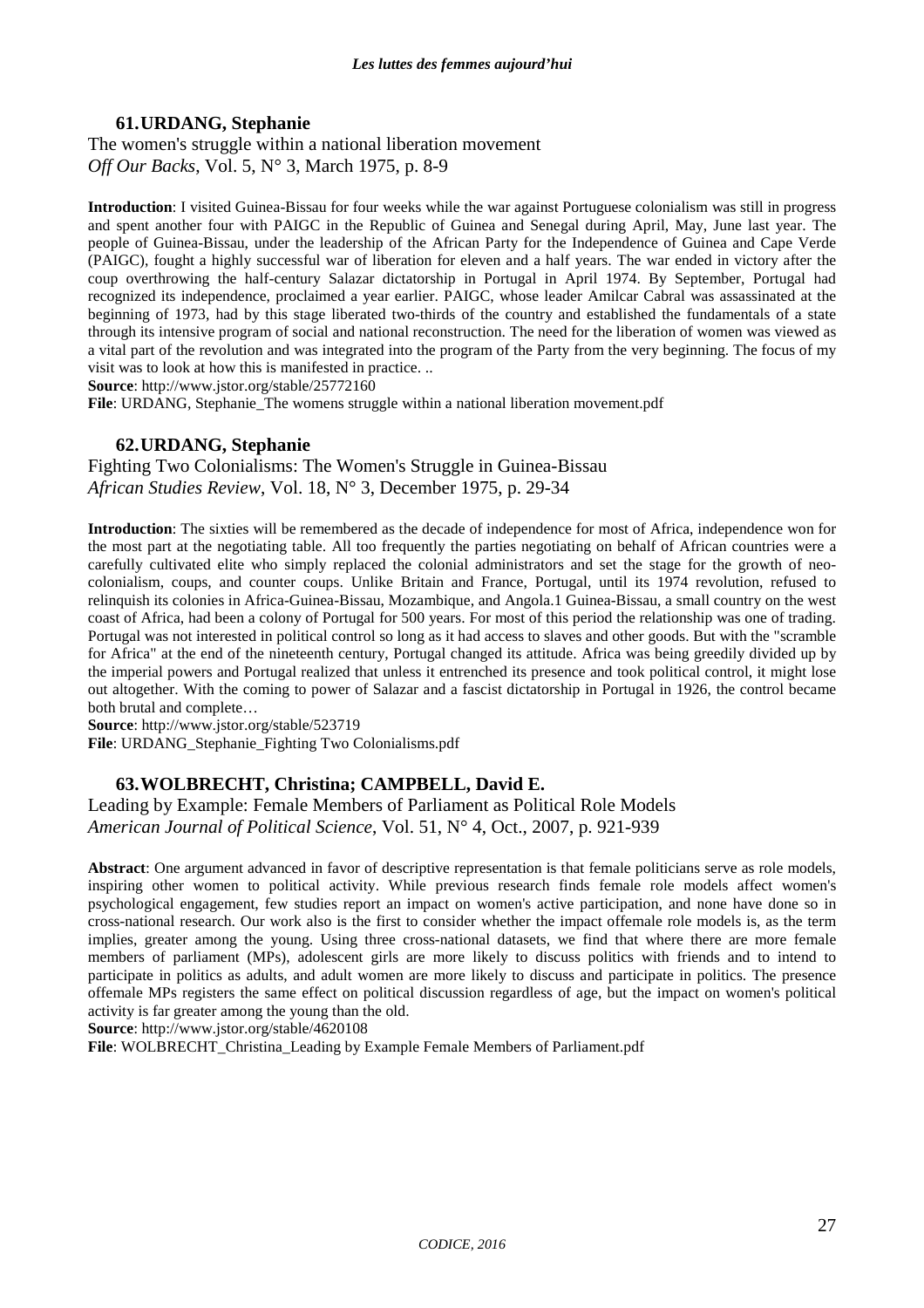# **PART III / 3ème PARTIE**

## **ANNEXES**

# **Announcement / Annonce**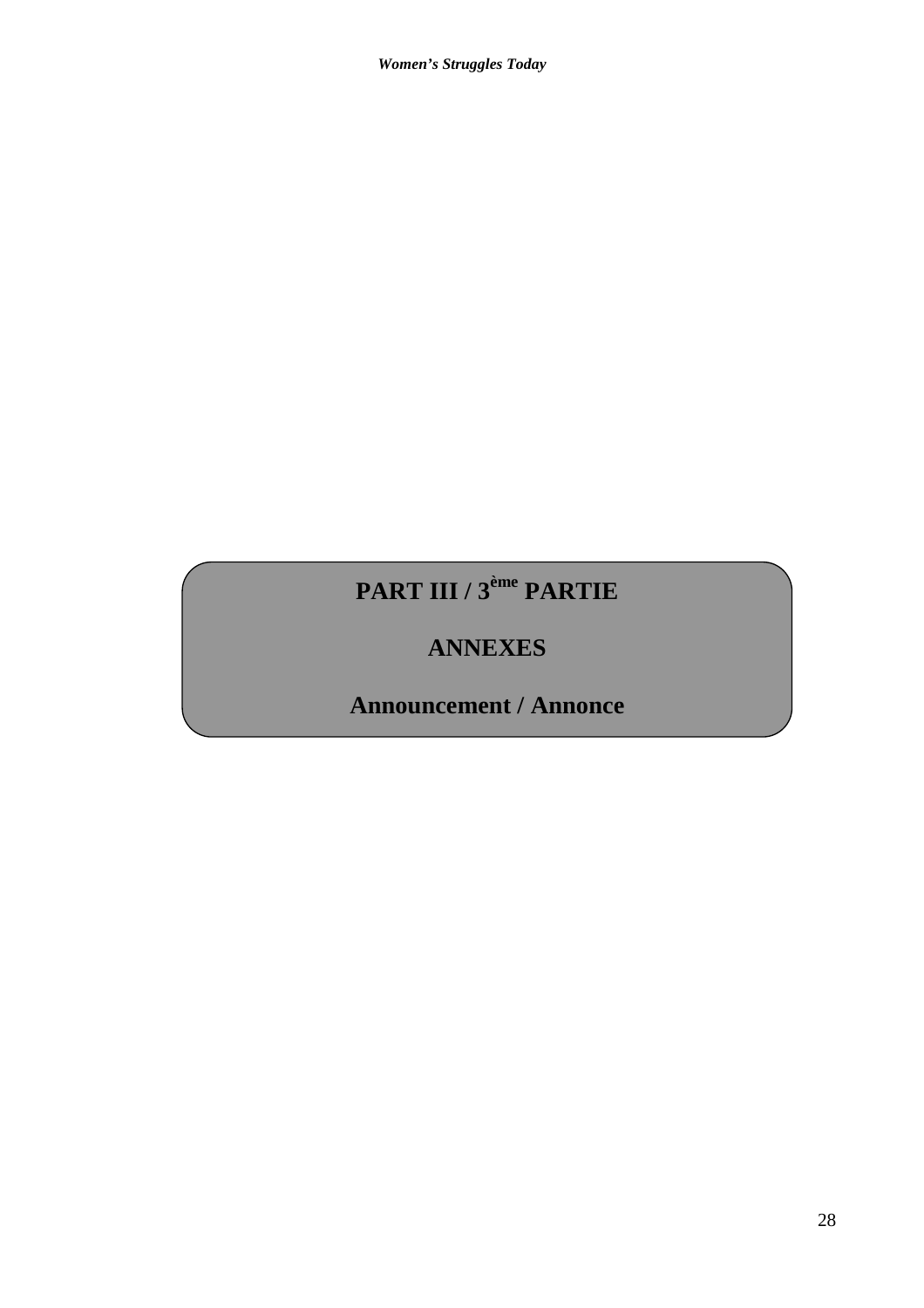## III - Annexes: Announcement/Annonce

## **CODESRIA SYMPOSIUM ON GENDER**

Topic: **Women's Struggles Today** Date: **9th -10th May, 2016** Venue: Cairo, Egypt

#### **Call for Applications**

#### DEADLINE for application: **25 March 2016**

The Council for the Development of Social Science Research in Africa (CODESRIA) announces the organization of the CODESRIA Gender symposium on 9 - 10 May in Cairo, Egypt. This year, the topic of the annual forum will be **"Women's Struggles Today"**.

Paying attention to African history is to try and understand, beyond silences and omissions, women's struggles to bring key contributions to the development and emancipation of their societies. Without travelling far into history, one can say that through their participation in anti-colonial fights to defend both their economic interests and political rights as well as their frontline involvement in popular protests of the post-colonial period, African women have always demonstrated their ability to evade the private space configured for them by society and its patriarchal values. The celebrated women's march to Grand Bassam, the resistance of the Lagos women traders through multiple and varied protests and petitioning, the sacrifice of the Nder heroines, female presence in the FLN, PAIGC, MPLA armed struggles, or even still in the anti-apartheid fight are as many illustrations.

This continuous presence and permanent action in the public sphere will, from the 70s on, have special resonance with the way African women appropriated, the discussions (the various conferences of Mexico, Copenhagen, Nairobi, Beijing, Cairo) and international and regional conventions (CEDAW, the Maputo Protocol, etc.) to focus their claims on issues pertaining to having control over their bodies, sexuality and fertility, but more importantly, over their democratic rights, thus widening up for themselves democratic and economic governance spaces.

Today, women's struggles must be understood through a paradox which materializes the complexity specific to our days. If globalization has set as horizon of meaning democracy and human right compliance with the issue of malefemale equality as consequence/corollary, never before have women's rights been so battered or in so utter vulnerability. Even if African women have gained greater visibility thanks to the positions they currently fill in local, national and international organizations, one cannot avoid the feminization of poverty, the non-attainment of the MDGs, the scale of gender-based violence and terrorism which downgrade them to the status of mere human bombs and sex slaves serving ideologies which ignore the sanctity of life.

What struggle strategies do African women develop today in a context marked by neoliberal hegemony with an amplification of poverty and inequalities in societies in which they live in greater vulnerability, especially in an environment of land grabbing and climate change? How do African women struggle and develop a discourse in their quest for equality and the full realization of their citizenship in a context of resurgence of cultural and religious fundamentalism, with terrorism and insecurity gaining more and more ground on the continent? What can be the impact of the rise of homophobia on African women's struggle and even the very receptiveness to their discourses?

What are the new challenges imposed today on the struggle of African by the current trajectory of the African States which looks like an "ambiguous adventure" of democracy (the Arab Spring, constitutional changes, empty political debate and fragmentation of the political space)? To which extent does the observed security drift, both at global and local levels, and the exacerbation of violence it generates impact on the struggle of African women today? How do women build spaces for contesting and for influencing public policies for greater consideration of their rights and liberties?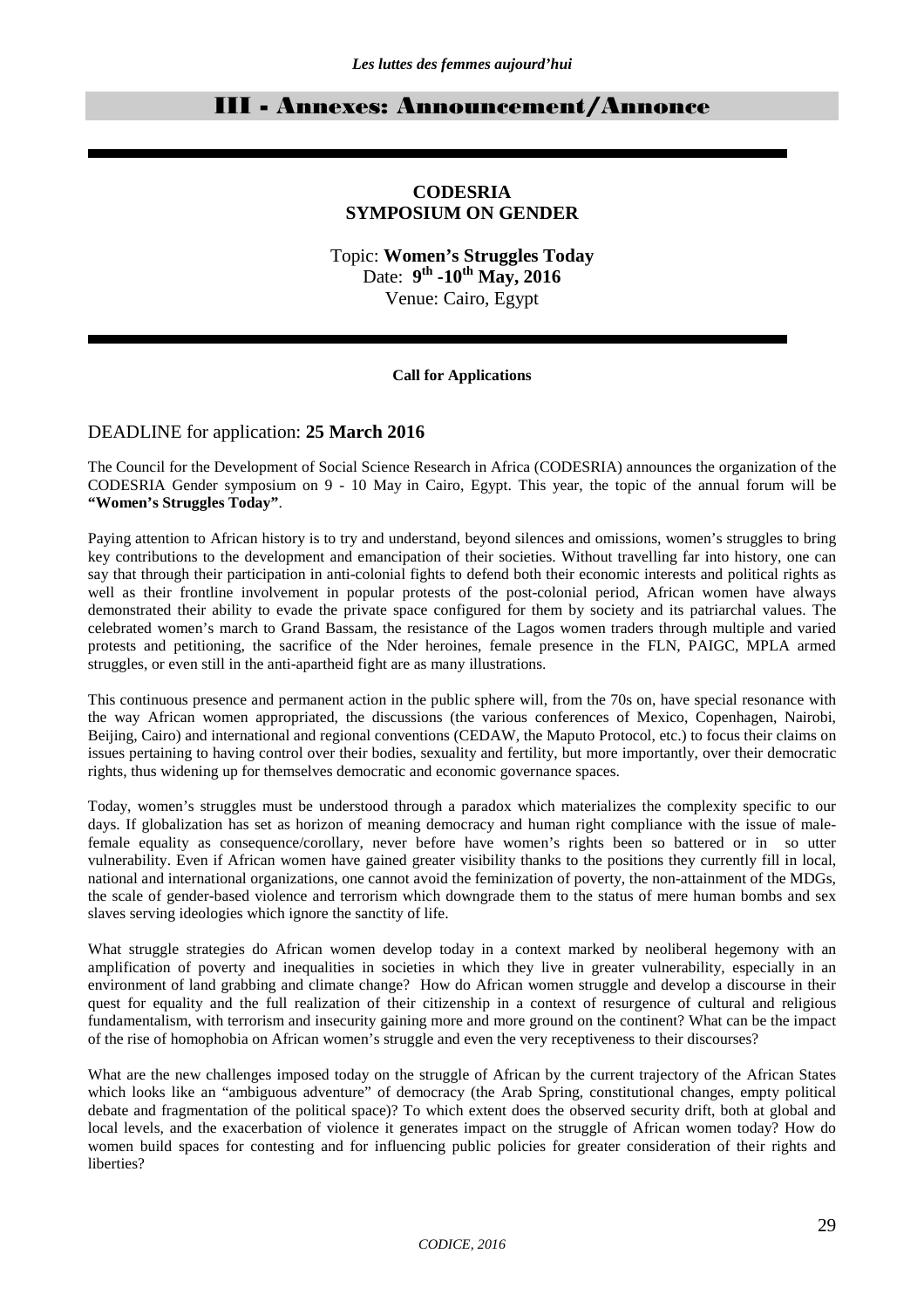How have the African Union and the sub-regional organizations carried the struggles of African women and how does this influence the agenda of these organizations to better reflect the issue of gender equality both economically and politically?

This important meeting shall also provide an opportunity to question the female leadership personalities emerging today on the continent, the new types of women's organizations and the features of the women's social movement in the current context. Other highlights will include new issues in the women's struggle agenda and how women's ways of doing things are impacted by the social networks and other ITCs. What have been the responses of the States and other segments of society?

These issues and others not listed here shall be at the heart of the debates for the 2016 edition of the CODESRIA Annual Gender Symposium.

Applications for the candidates should include:

- 1. An application letter;
- 2. A curriculum vitae;
- 3. Two (2) published papers;
- 4. A proposal of not more than ten (10) pages in length;
- 5. A copy of the passport.

The Symposium will provide an opportunity for African scholars to present their research on the selected theme and also to exchange views with their peers and contribute in the development of an African perspective. All interested researchers are invited to send their contributions no later than 25 March 2016 to the address below: gender.symposium@codesria.sn

**For specific questions, please contact:** 

#### **CODESRIA GENDER SYMPOSIUM**

Avenue Cheikh Anta Diop x Canal IV BP 3304, CP 18524, Dakar, Senegal Tel.: (221) 33 825 98 22/23 Email: gender.symposium@codesria.sn Website: http://www.codesria.org/ Facebook: http://www.facebook.com/pages/CODESRIA/181817969495 Twitter: http://twitter.com/codesria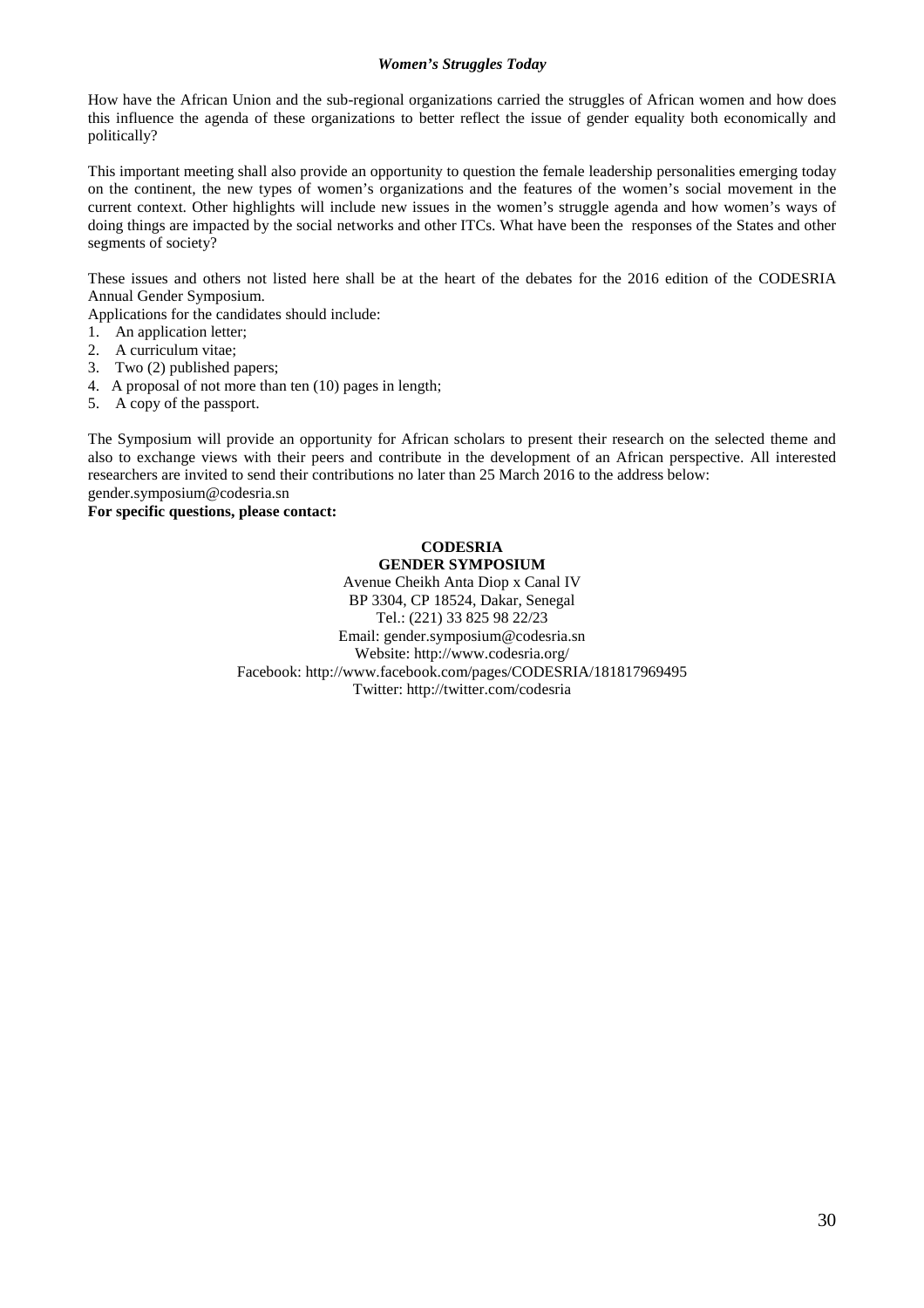## **CODESRIA SYMPOSIUM SUR LE GENRE**

## Thème : **Les luttes des femmes aujourd'hui**  Date : **9-10 mai 2016** Lieu d'organisation de la réunion : **Caire, Egypte**

#### **Appel à candidatures, session 2016**

#### **DATE LIMITE : 25 mars 2016**

Le Conseil pour le développement de la recherche en sciences sociales en Afrique (CODESRIA) organise un symposium sur le genre du 09 au 10 mai 2016 au Caire (Egypte). Le forum annuel portera cette année sur le thème **« Les luttes des femmes aujourd'hui »**.

Prêter attention à l'histoire africaine c'est essayer d'entendre par-delà les silences et les omissions les luttes menées par les femmes pour apporter une contribution essentielle au développement et à l'émancipation de leurs sociétés. Sans remonter loin dans l'histoire, on peut affirmer que de leur participation aux luttes anticoloniales pour défendre aussi bien leurs intérêts économiques que leurs droits politiques à leur implication aux avant-postes des contestations populaires dans la période postcoloniale, les femmes africaines ont toujours montré leur capacité à s'échapper de l'espace privé qu'avaient configuré pour elles la société et ses valeurs patriarcales. La célèbre marche des femmes sur Grand Bassam, la résistance des marchandes de Lagos à travers protestations multiples et variées et envoi de pétitions, le sacrifice des femmes de Nder, la présence féminine dans les luttes armée du FLN, du PAIGC, du MPLA ou encore dans la lutte anti-apartheid sont autant d'exemples qu'on peut citer en illustration.

Cette présence continue et cette action permanente au niveau de l'espace public va avoir une résonnance particulière à partir des années 70 avec la manière dont les africaines vont s'approprier les discussions (les différentes conférences de Mexico, Copenhague, Nairobi, Beijing, le Caire) et conventions internationales et régionales (CEDEF, le Protocole de Maputo,…) pour focaliser leurs revendications sur des questions regardant le contrôle de leur corps, leur sexualité, leur fécondité mais aussi et surtout sur leurs droits démocratiques, s'ouvrant ainsi des espaces dans la gouvernance politique et économique.

La lutte des femmes aujourd'hui doit être appréhendée par le biais d'un paradoxe qui traduit la complexité propre à notre époque. Si la mondialisation a posé comme horizon de sens la démocratie et le respect des droits de la personne humaine avec, comme inévitable corollaire, la question de l'égalité homme-femme, jamais les droits des femmes n'ont été aussi malmenés ou dans une situation de si grande vulnérabilité. Même si les femmes africaines ont gagné en visibilité de par les positions de pouvoir qu'elles occupent aujourd'hui au sein des institutions locales, nationales ou internationales, on ne peut manquer de prêter attention à la féminisation de la pauvreté, à la non atteinte des OMD, à l'ampleur de la violence basée sur le genre, au terrorisme qui les ravale au rang de bombes humaines et d'esclaves sexuelles au service d'idéologies qui ne reconnaissent point la sacralité de la vie.

Quelles sont les stratégies de lutte que les femmes africaines développent aujourd'hui dans un contexte marqué par l'hégémonie néolibérale avec une amplification de la pauvreté et des inégalités à l'intérieur des sociétés et où elles sont en situation de plus grande vulnérabilité surtout avec l'accaparement des terres et le changement climatique ?

Comment les femmes africaines luttent-elles et construisent-elles un discours pour leur quête d'égalité et pour l'effectivité de leur citoyenneté dans un contexte qui porte l'empreinte de la résurgence des fondamentalismes culturels, religieux, avec la place de plus en plus grande que gagnent le terrorisme et l'insécurité à travers le continent ? Quel peut être l'impact de la montée de l'homophobie sur la lutte des femmes africaines, sur la réceptivité même de leurs discours ?

Quels sont les de nouveaux défis imposés à la lutte des africaines aujourd'hui par la trajectoire actuelle des Etats africains qui fait penser à une « aventure ambigüe » de la démocratie (Printemps arabe, changements constitutionnels, vacuité du débat politique et fragmentation de l'espace politique) ? En quoi la dérive sécuritaire observée aussi bien au niveau global que local et l'exacerbation de la violence qu'elle génère impactent-elles la lutte des africaines aujourd'hui ? Comment les femmes s'aménagent-elles des espaces de contestation, d'influence des politiques publiques pour une meilleure prise en compte de leurs droits et de leurs libertés ?